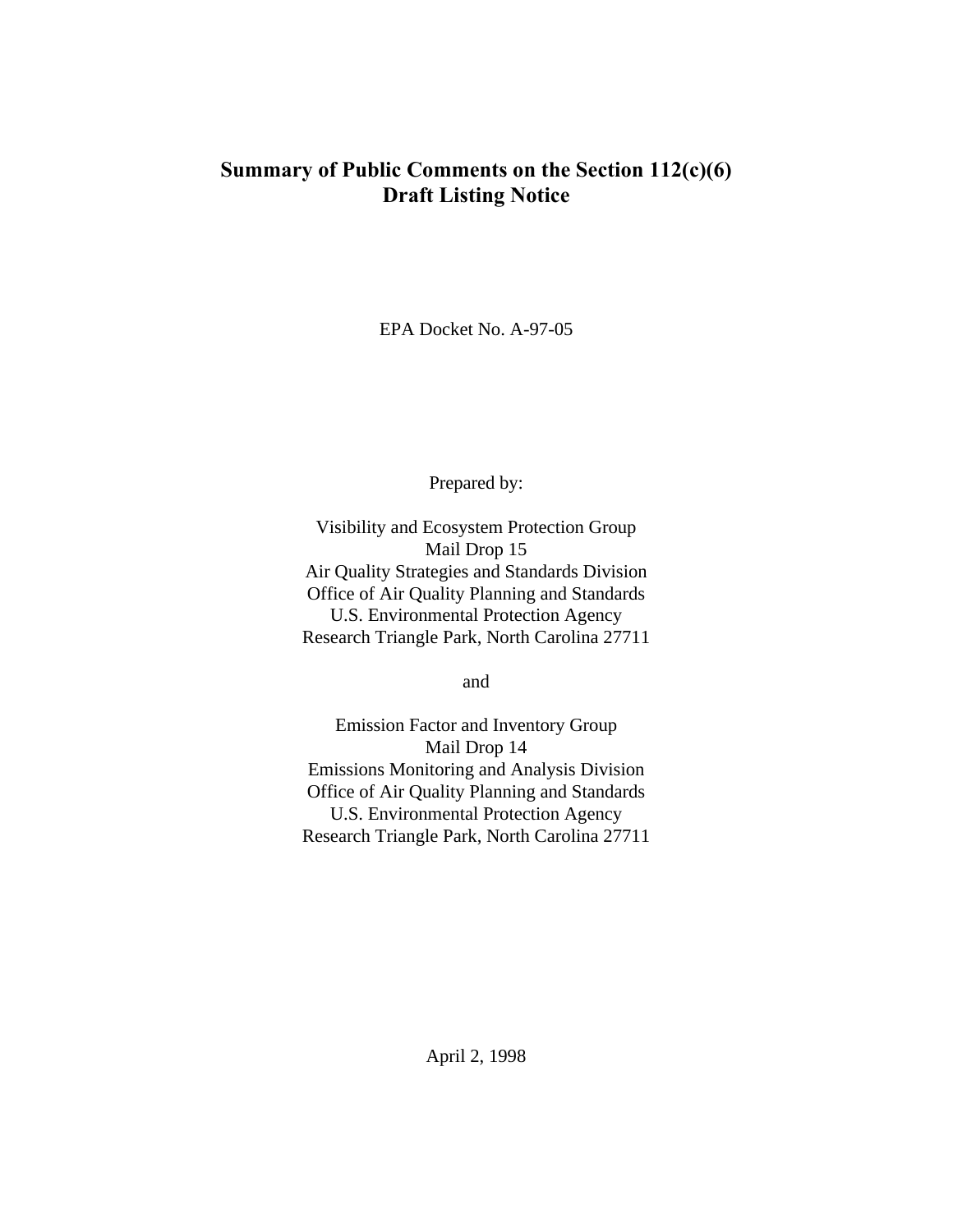# **Table of Contents**

| Section | Page No. |  |
|---------|----------|--|
|         |          |  |
|         |          |  |
| 3.0     |          |  |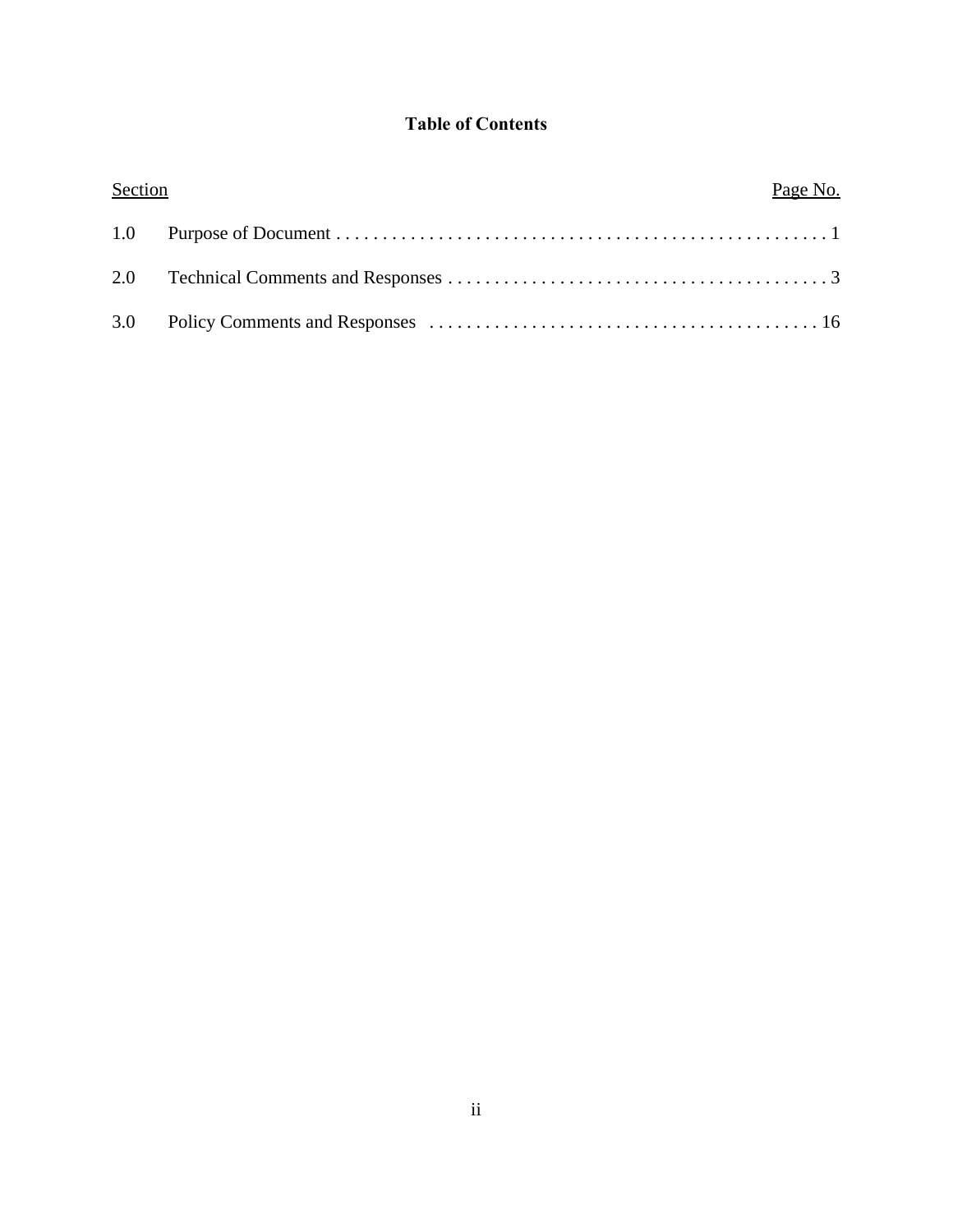### **1.0 PURPOSE OF DOCUMENT**

Section 112(c)(6) of the Clean Air Act Amendments (CAAA) of 1990 prescribes the following regulatory program for seven specific pollutants:

With respect to alkylated lead compounds, polycyclic organic matter, hexachlorobenzene, mercury, polychlorinated biphenyls, 2,3,7,8-tetrachlorodibenzofurans and 2,3,7,8-tetrachlorodibenzo-p-dioxin, the Administrator shall, not later than 5 years after the date of enactment of the Clean Air Act Amendments of 1990, list categories and subcategories of sources assuring that sources accounting for not less than 90 percent of the aggregate emissions of each such pollutant are subject to standards under Subsection (d)(2) or  $(d)(4)$ . Such standards shall be promulgated not later than 10 years after such date of enactment. This paragraph shall not be construed to require the Administrator to promulgate standards for such pollutants emitted by electric utility steam generating units."

In order to meet the requirements of Section  $112(c)(6)$ , national inventories of sources and emissions of these seven specific pollutants were compiled by the U.S. Environmental Protection Agency (EPA). These inventories provide the reference basis for the development of a national strategy to control the 112(c)(6) pollutants to the extent specified in the statute.

The EPA published a draft listing of source categories accounting for the section 112(c)(6) hazardous air pollutant (HAP) emissions and the source categories needed to meet the 90 percent requirement in the Federal Register on June 20, 1997 (62 FR 33625). The notice and the base year inventory document contain detailed information about emissions inventory development methodology and its review process. The EPA posted the notice, the 1990 base year inventory, and an explanatory fact sheet on the EPA's Internet web site (www.epa.gov/ttn/uatw/112c6fac.html). The EPA also notified trade associations, environmental groups, regulatory agencies, and other parties who had expressed interest or supplied data to alert them of the availability of the section  $112(c)(6)$  package. The EPA accepted comments on the draft listing and base year inventory over a 30-day comment period.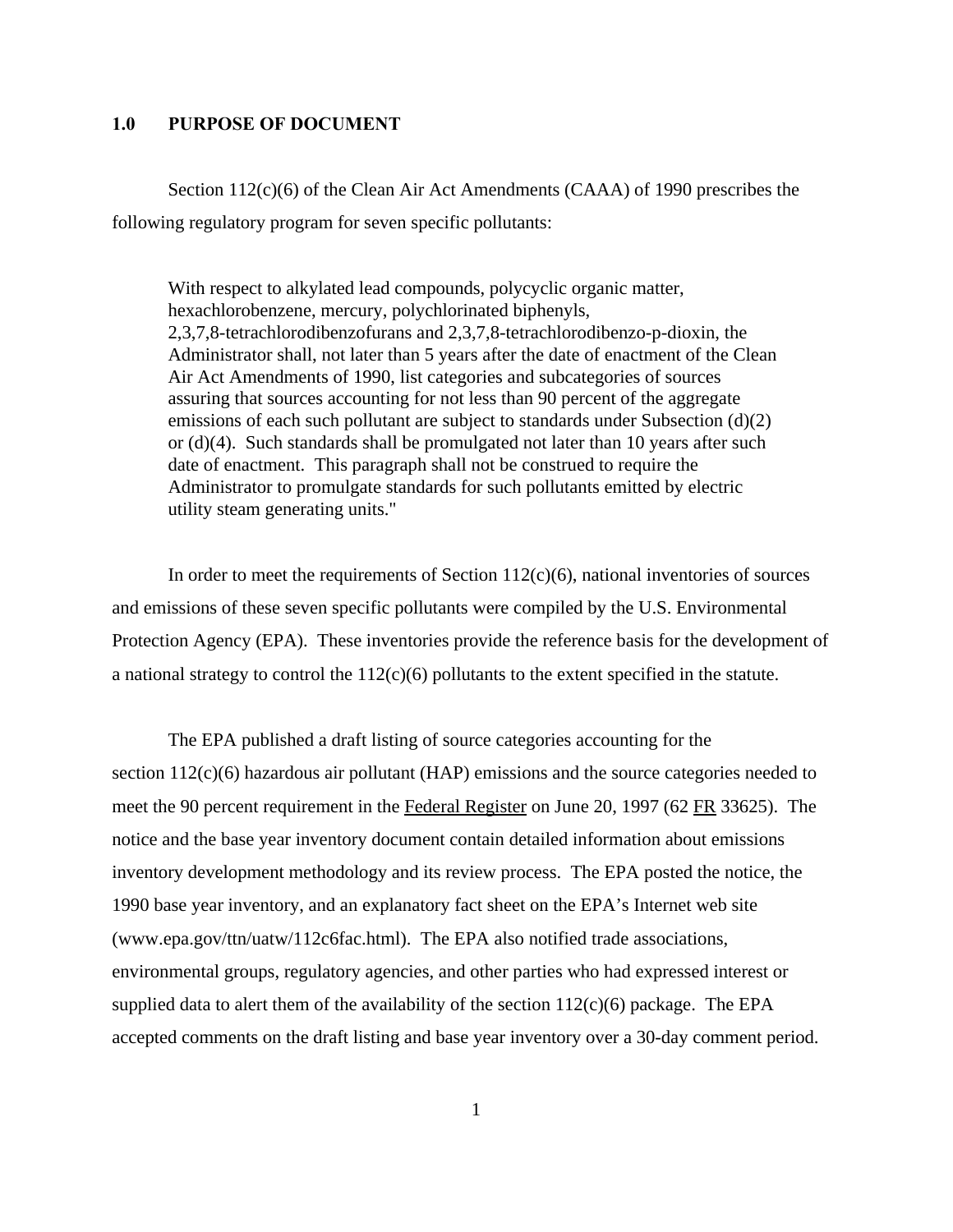A total of 27 separate comment letters were received regarding the July 20, 1997 Federal Register package. Several of the comments pertained to the accompanying 1990 base year emissions inventory supporting the section  $112(c)(6)$  listing process. Within the 27 individual comment letters, approximately 50 separate comment issues were identified. These comments pertained to both technical and policy issues. This document was prepared to provide a summary of the comments received, the issues raised, and EPA's responses to the comments. Similarly focused comments have been aggregated and summarized in this document, along with the EPA responses to the comments. The responses indicate how a technical or policy issue is being addressed in the final Federal Register listing notice for section  $112(c)(6)$  or in the final supporting emissions inventory. The comment summary/response document can be found in the docket for the section  $112(c)(6)$  project and on the EPA air toxics web page (http://www.epa.gov/ttn/uatw/112c6fac.html).

The remainder of this document is organized into two sections, one section addressing technical comments received on the  $112(c)(6)$  draft notice and inventory, and another addressing policy comments on  $112(c)(6)$ . Within each section, similar comments are identified and EPA's response to the comment is explained along with an indication of how the response affected the final 112(c)(6) inventory report or final listing notice.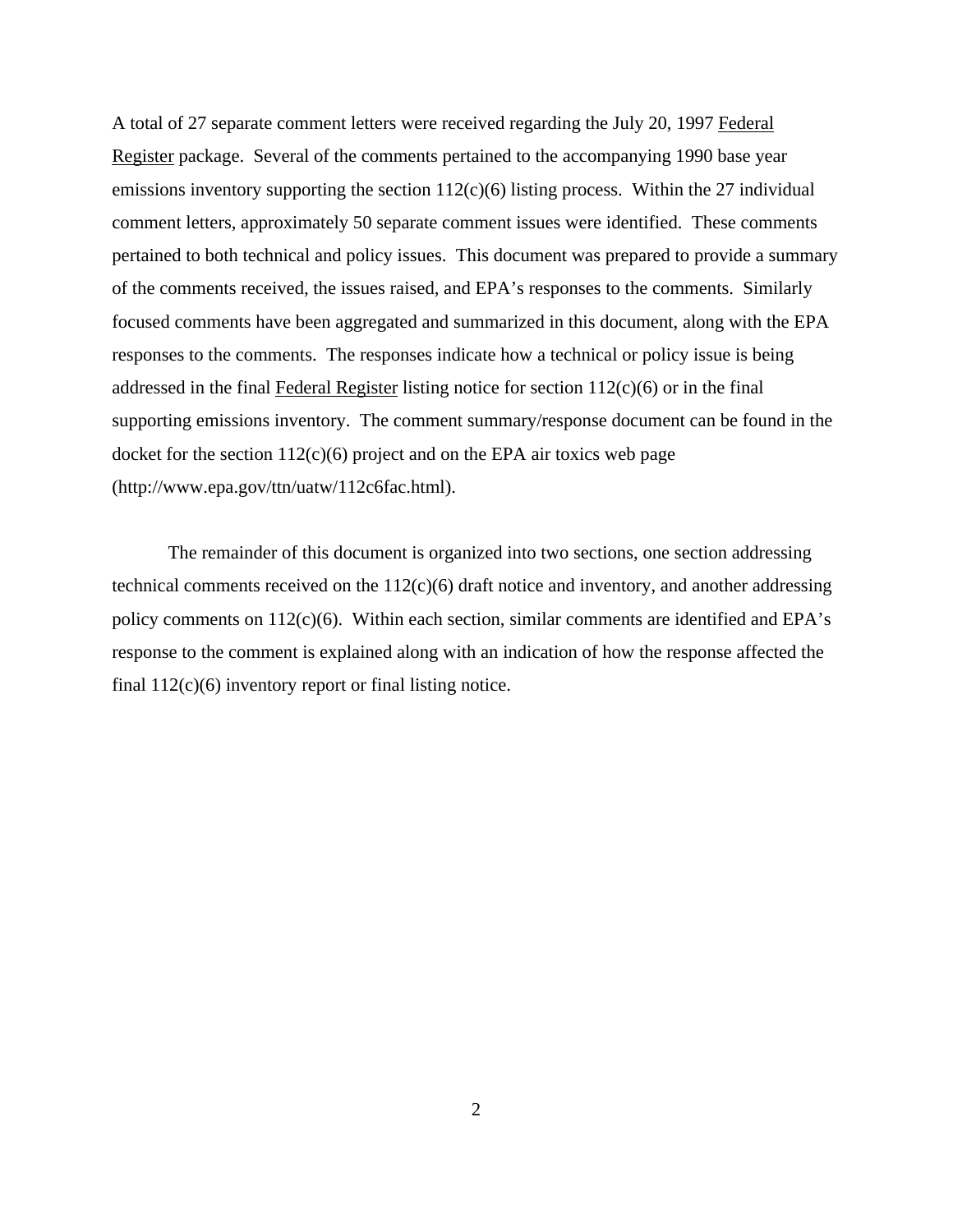### **2.0 TECHNICAL COMMENTS AND RESPONSES**

The majority of the technical comments regarded items relating to some aspect of an emissions inventory estimate for a source category. Most of these comments questioned the use of a particular emission rate or factor or the use of an activity rate for a source category. The EPA evaluated the technical data submitted and revised several emissions estimates based on these comments. The most substantive of these comments and EPA responses to them are summarized below.

**Comment:** The level of hexachlorobenzene (HCB) contamination in chlorinated solvent products is far below what EPA used to calculate its national emissions estimate. The data industry proposes for the contamination level would greatly lower emissions attributable to chlorinated solvents production sources.

**Response:** The process used by EPA in developing 1990 base year HCB emissions for the chlorinated solvents category relied on the use of industry-reported emission estimates from the 1990 Toxic Release Inventory (TRI) system. EPA believes that the use of the industry-reported data is the best approach for  $112(c)(6)$  inventory purposes. None of the information provided in the comment were deemed to be of any greater quality or confidence for 1990 that would warrant not using the 1990 TRI data. Also, it was unclear if the alternative data offered in the comment were for 1990 conditions.

**Comment:** By not including hexachlorobenzene emissions from pesticides application in the emission tables in the  $112(c)(6)$  Federal Register notice, EPA is inappropriately making chlorinated solvents production look like the major category of HCB emissions when it is not.

**Response:** Pesticides application is not a stationary source of HCB emissions; and is therefore, not included in the  $112(c)(6)$  regulatory strategy analysis. EPA does not believe pesticides application should be a part of the analysis since it is not a source category that would be regulated by maximum achievable control technology (MACT) standards. Additionally, in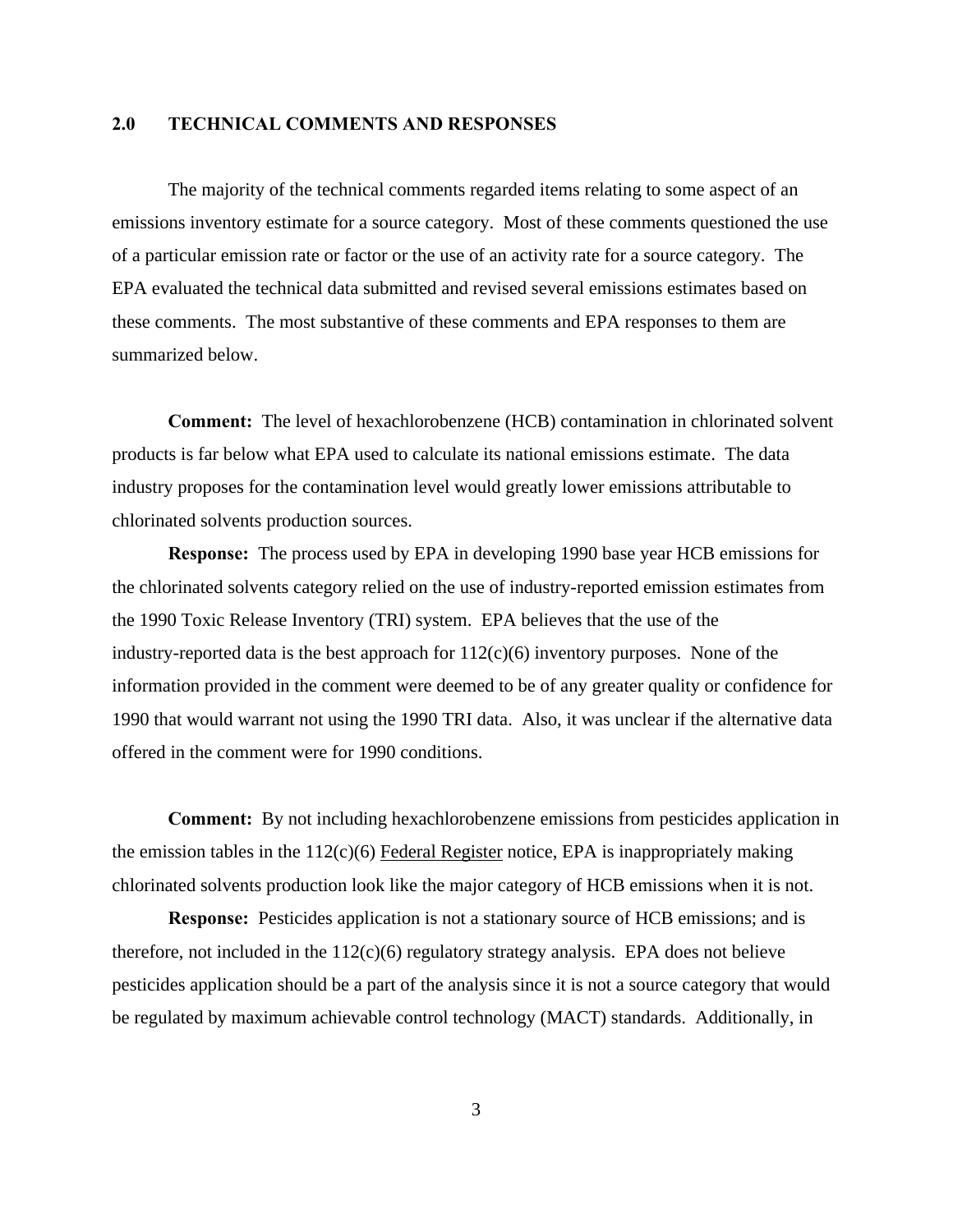the final  $112(c)(6)$  inventory, additional categories have been included such that chlorinated solvents production is not the highest emissions category.

**Comment:** A commenter asserted that there were inconsistencies between data related to gasoline distribution in Table 8-2 of the 112(c)(6) inventory and Table 1 of the Federal Register notice.

**Response:** For the purposes of EPA's 112(c)(6) emission inventory process, gasoline distribution stage I includes all emissions associated with the distribution of gasoline up to refilling underground storage tanks at service stations. Stage II emissions occur at the service station pump. The emissions were apportioned to stage I and stage II operations such that a portion of the emissions associated with service stations were assigned to both operations. The use of this approach provides a more accurate estimate of emissions than allocating all service station emissions to stage II as proposed by the commenter. The approach used in the inventory is consistent with the way EPA has developed the gasoline distribution stage I MACT and stage II control programs at the pump.

**Comment:** Several commenters suggested that the EPA reconsider listing "Gasoline Distribution (Aviation)" as a source category for alkylated lead under section  $112(c)(6)$  based on the following arguments: 1) The EPA incorrectly characterized the contribution of "Gasoline Distribution (Aviation)" to the total 1990 alkylated lead emissions. Given that Gasoline Distribution (Stages I and II) emissions were largely uncontrolled in 1990, their contribution to total alkylated lead emissions may be underestimated. 2) Alkylated lead emissions from "Gasoline Distribution (Aviation)" constitutes a near negligible source and exposure to the public is very low.

**Response:** No new or alternative 1990 national emission estimate for alkylated lead from aviation gasoline distribution was provided by the commenters. No data were provided by the commenters that would change the emission estimate for aviation gasoline distribution. EPA, therefore, has no basis on which to change the existing 1990 national emissions estimate and has not done so. Furthermore, EPA does not agree with the commenters that 1990 emissions from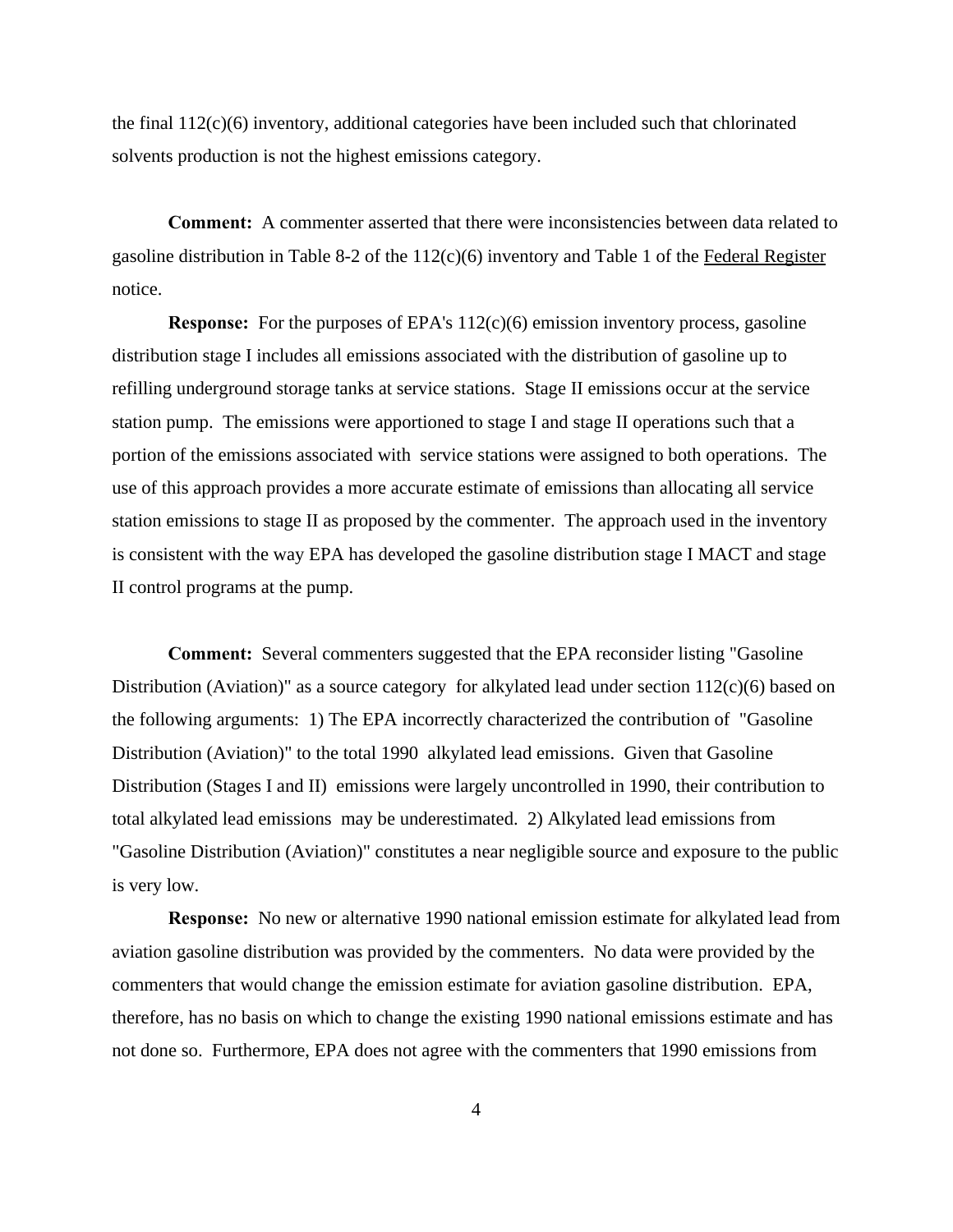stage I gasoline distribution were "largely uncontrolled," and thus misrepresent the contribution of the category to total national alkylated lead emissions. In regards to the comment that "exposure to the public is low," the inventory only provides estimates of emissions - public exposure to emissions was not in any way considered in this study.

**Comment:** One commenter indicated that the 112(c)(6) estimates for "Gasoline" Distribution (Aviation)" do not include the use of highly leaded aviation fuel.

**Response:** The EPA assessment and inventory report for  $112(c)(6)$  alkylated lead emissions did recognize the availability of high-lead aviation gasoline. The inventory report notes that high-lead formulations was used to develop conservative estimates of tetraethyl lead (TEL) evaporative emissions from aviation gasoline.

**Comment:** A commenter sought a clarification of the "Gasoline Distribution (Aviation)" source category listing for two reasons: 1) to assure the exclusion of commercial jet fuel in the listing, and 2) to clarify which aviation industries may be subject to regulations by the rule. The commenter specifically requested that the term "aviation fuel" be defined for the purposes of section  $112(c)(6)$ .

**Response:** For the purposes of the 112(c)(6) emissions inventory analysis, the source category of gasoline distribution (aviation) did not and does not include commercial jet fuels. Only aviation gasoline used in reciprocating piston-engined aircraft were included in the inventory evaluation and estimate. It is not possible to address the second part of the commenter's request that the aviation industries potentially subject to regulations be listed. The 112(c)(6) process only identifies source categories that are candidates for listing for standards development under Clean Air Act section 112(d). The specific "industries" that end up being part of the regulated community will not be determined until such time that the full 112(d) standards development process commences and reaches this position. The  $112(c)(6)$  inventory process only provides emission estimates and does not indicate any regulatory plan or requirement.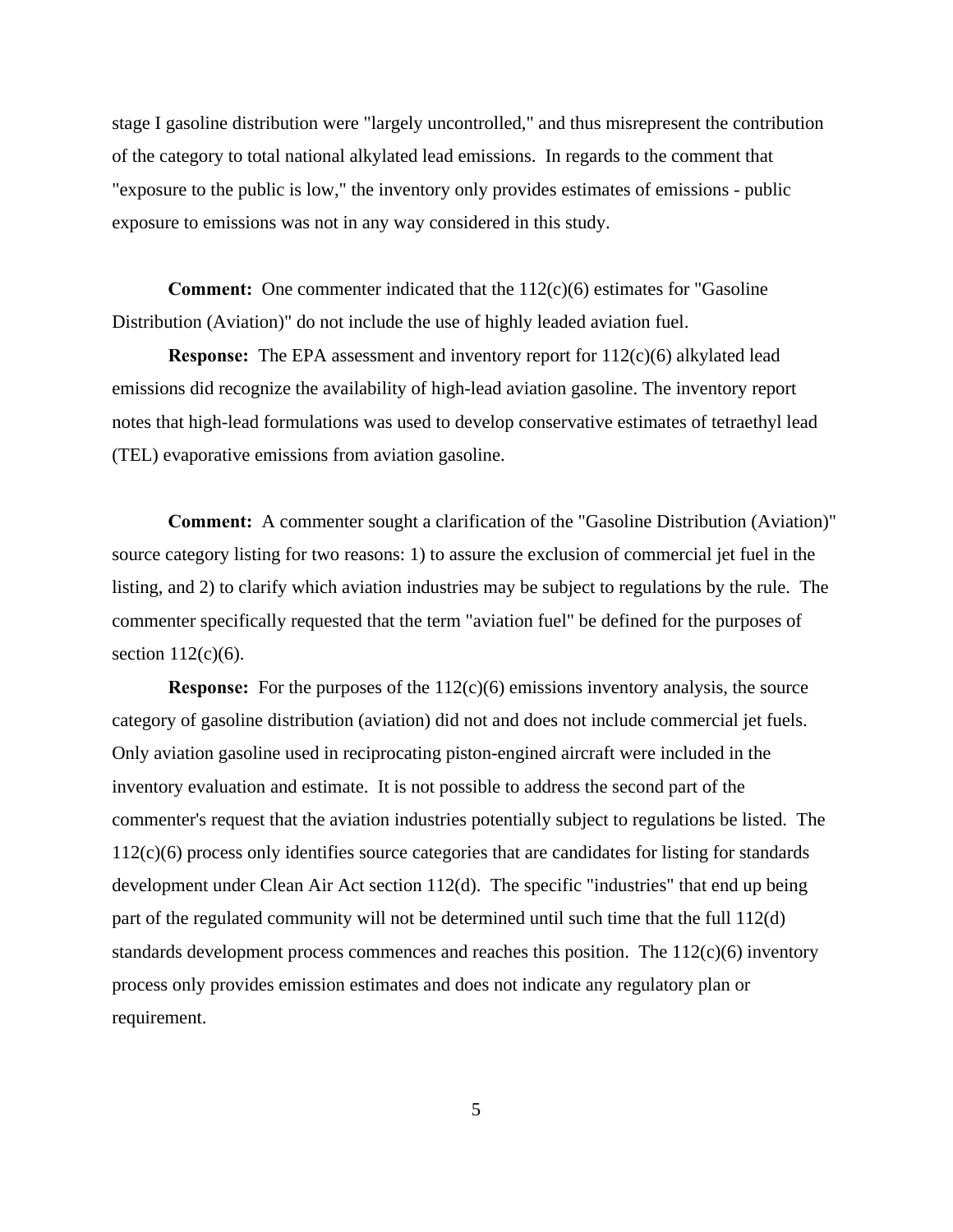**Comment:** The 112(c)(6) 1990 baseline emissions inventory incorrectly includes alkylated lead emissions from lead in motor vehicles gasoline that has been phased out.

**Response:** The base year for the 112(c)(6) inventory was 1990. Leaded fuel for onroad vehicles was not fully banned until December 31, 1995 (see section 211(n)) . According to U.S. EPA evaluations, in 1990, 4.8 percent of highway vehicle fuel sold was leaded, with there being a particularly strong market for leaded fuel in the Pacific Northwest. EPA, therefore, believes it would be incorrect to calculate 1990 base year emissions with the assumption that all highway vehicle fuels being consumed in 1990 were lead-free.

**Comment:** A commenter indicated that it is important to evaluate both gas and particulate-phase components of polycyclic organic matter (POM) and dioxins/furans emissions for the purpose of the  $112(c)(6)$  inventory.

**Response:** In the evaluation of available test data for construction of the inventory, both gas and particulate-phase components of POM and dioxins/furans were considered to the extent that the source test information allowed. If both phases of the emissions were analyzed in the tests, the factors developed for inventory purposes included both components.

**Comment:** The number of iron and steel foundries was questioned and an alternate number was provided.

**Response:** The final 112(c)(6) inventory report was modified to reflect the source information specified by the commenter.

**Comment:** The dioxins/furans emission estimate for iron and steel is poor because it is based on samples obtained from a single facility. No other dioxins/furans data were provided by the commenter.

**Response:** The final 112(c)(6) inventory emission estimate is based on the best information EPA could determine. EPA agrees with the commenter that it would be much better to have more data from multiple facilities, but these data were not available. The draft dioxin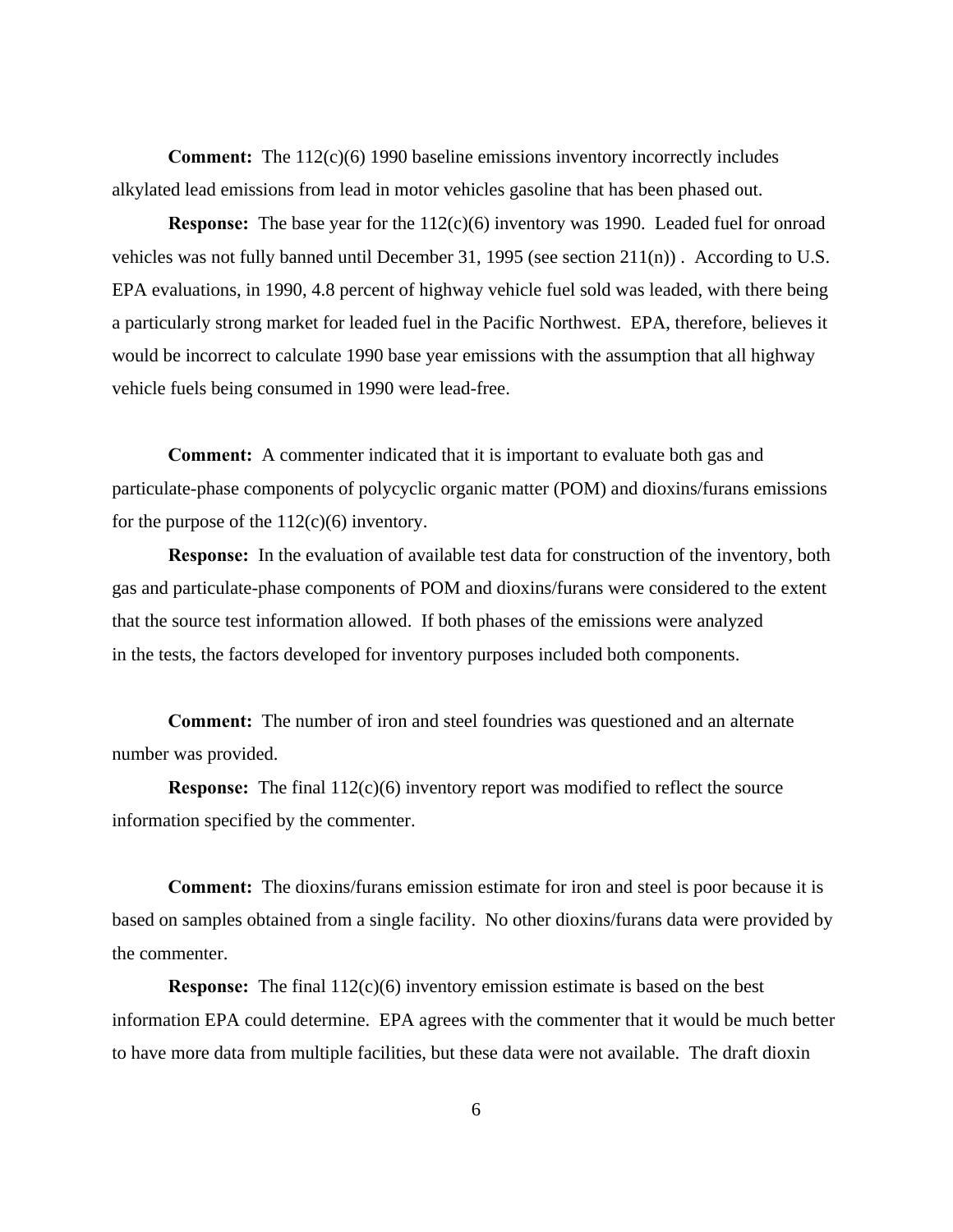estimate, however, has been significantly reduced in the final inventory to reflect the downward shift in the source category's activity rate. The change in activity rate was also prompted by an external review comment.

**Comment:** The activity level for iron and steel foundries was questioned and an alternate activity level was provided.

**Response:** The revised activity level for the source category suggested by the commenter was incorporated into the emission estimate calculations for the final inventory.

**Comment:** The POM emission factor for iron and steel foundries was questioned. The commenter states that non-representative emissions data from bench-scale measurements were used to derive a composite emission factor for use in calculating a national estimate. Not using the questioned data reduces emissions by several orders of magnitude.

**Response:** EPA evaluated the comment and decided to delete the data in question from the POM emission factor analysis. A revised POM emission factor was developed which is significantly lower than that used in the draft inventory analysis. The lower emission factor combined with a large reduction in the source category activity level resulted in national emissions for the category dropping by more than an order of magnitude in the final inventory.

**Comment:** The approach used to estimate polychlorinated biphenyl (PCB) emissions from municipal waste combustors (MWCs) was questioned as being "highly speculative and inappropriate." The commenter indicated that it is inappropriate to use three emission tests to derive factors which in turn are used to estimate national emissions.

**Response:** EPA agrees with the commenter that it would be advantageous to have more data points on which to base the estimate; however, no alternative data or approaches for estimating emissions were provided by the commenter, such that this estimate could not be improved upon. No additional PCB emissions data were identified during the external inventory review process.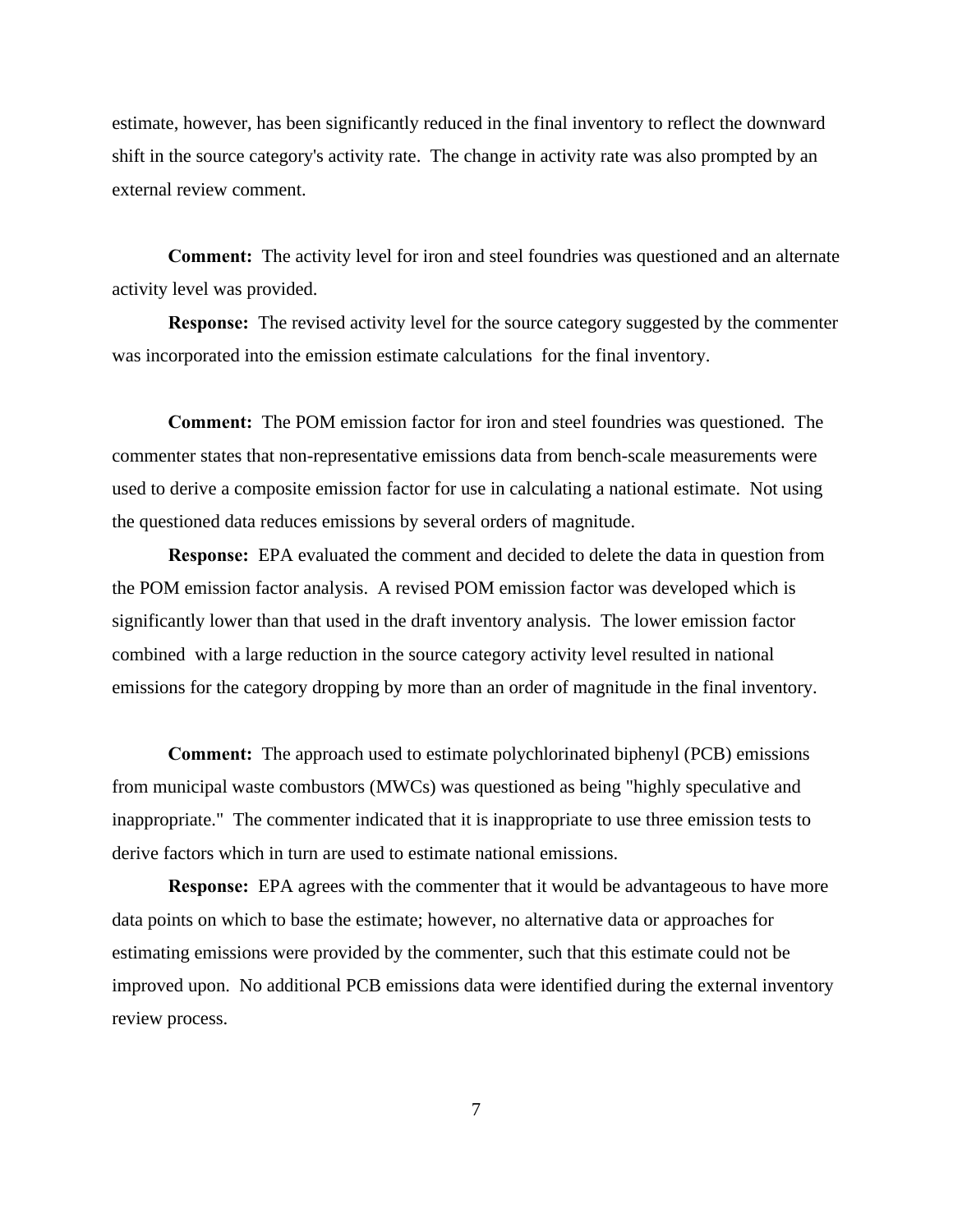**Comment:** A commenter provided some very general information on her beliefs regarding the possible emission of some 20 HAPs from MWCs. For each HAP, the commenter identified whether or not the HAP was emitted from MWCs, whether or not they had any test data for this HAP, and where data were available. A summary listing of results was provided. Pollutants for which the commenter said MWCs were not a source and for which they knew of no test data results are: 1,1,2,2-tetrachloroethane, 1,3-butadiene, 1,4-dichlorobenzene, acrolein, methyl chloride, and chloroform. HAPs indicated as being possible MWC pollutants and for which test data were or soon will be available included acetaldehyde, benzene, POM, arsenic compounds, cadmium compounds, carbon tetrachloride, chromium compounds, dioxins/furans, formaldehyde, lead compounds, manganese compounds, mercury compounds, and nickel compounds.

**Response:** The overall comment was made in response to an EPA request for information for its section 112(k) HAP inventory. Most of the pollutants commented on are 112(k) pollutants. While providing some useful insights into the future availability of possible HAP emission data for MWCs, the comment did not provide a significant amount of information that was directly usable to revise the final  $112(c)(6)$  inventory.

**Comment:** A commenter stated that the annual volume of scrap tires burned and, therefore, the emission estimates for POM surrogates are overstated. However, the commenter does not have a more reliable estimate for volume of scrap tires burned.

**Response:** EPA agrees with the commenter that the available data on which to base an annual activity figure for this source category are poor. As a part of the comment period, EPA re-evaluated the available activity information and determined that between 5 and 10 million tires are open burned annually. The mid-point of this range (7.5 million tires) was used to re-calculate national POM emissions from scrap tire open burning. This new activity data was applied to the emission factors used in the draft inventory yielding a much lower final emission estimate for this source category.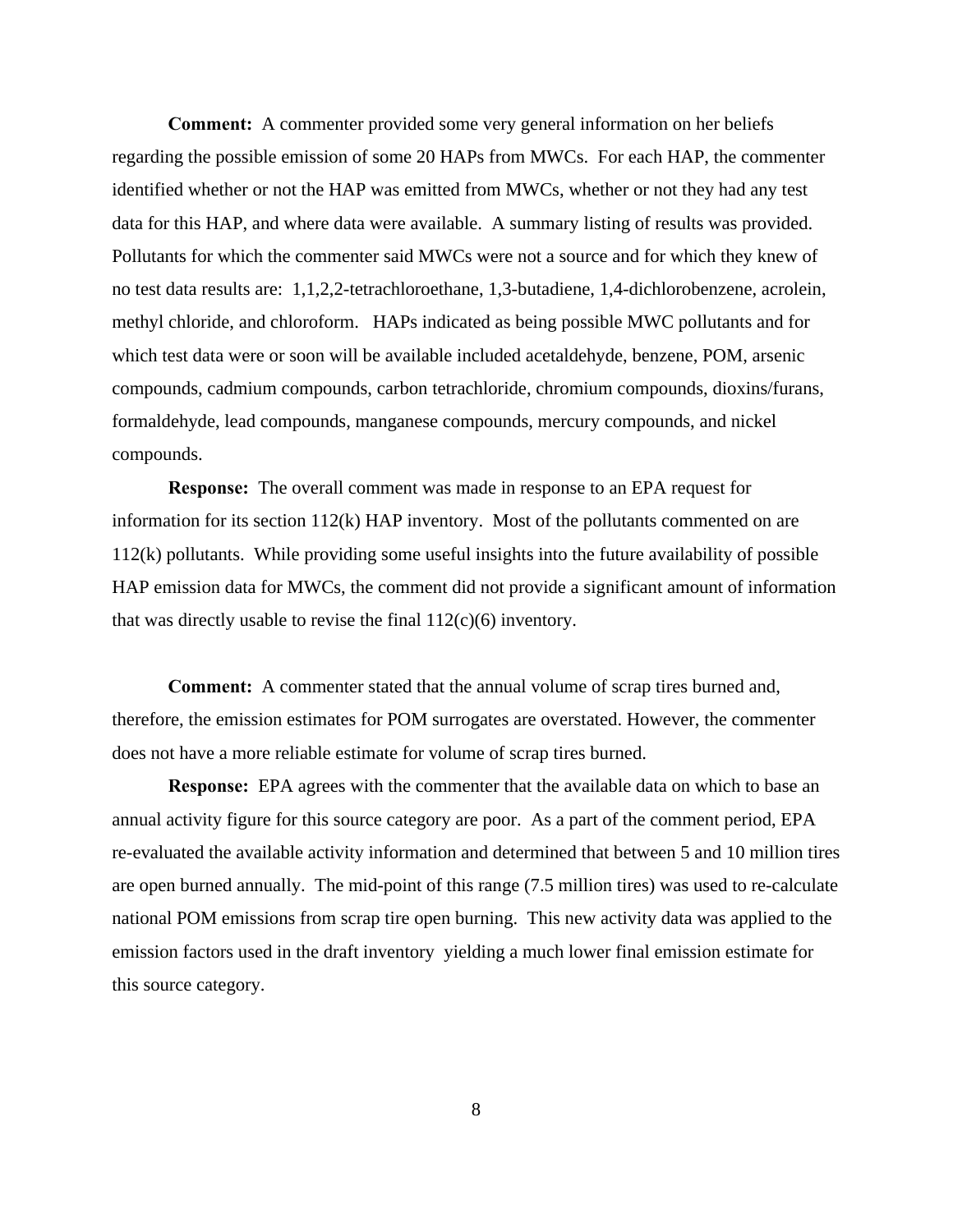**Comment:** There is a concern that EPA has included facilities in the hazardous waste-burning kiln category that had applied for interim incinerator status, but that had not actually burned hazardous waste in 1990. If this was done, the 1990 emissions estimate for this group of sources would be overstated.

**Response:** The EPA 1990 emissions estimate for this source category is based on the Agency's database of information for facilities believed to actually have burned hazardous waste as supplemental fuel in 1990. The question of whether or not a facility had applied for "interim incinerator status" is not relevant to the emissions issue. The potential regulatory classification of a source would not have affected how its HAP emissions were evaluated for 1990. EPA does not see a reason to adjust its  $112(c)(6)$  emission estimates as a result of this comment.

**Comment:** EPA has greatly overestimated the total amount of clinker produced by all cement kilns in 1990 and overestimated the amount produced by hazardous waste-burning kilns in 1990. The total amount produced has been overestimated by 17 percent, while the amount from hazardous waste-fired kilns was overestimated by 44 percent.

**Response:** EPA re-evaluated the national activity data used for non-hazardous and hazardous waste kilns based on its ongoing work in national emissions standards development programs for both source types. EPA agrees that the activity data used in the draft inventory analysis were overstated. In the production of the final inventory estimates for both non-hazardous and hazardous waste kilns, the information provided by the commenter was used to help re-calculate national estimates. The final inventory estimates for the source category were significantly reduced for some pollutants.

**Comment:** There is a typographical error in Appendix B of the 112(c)(6) emissions inventory report in which the activity data values for non-hazardous and hazardous waste kilns are switched in the example calculations.

**Response:** The comment is correct regarding the error in Appendix B. This correction was made to the final  $112(c)(6)$  inventory report.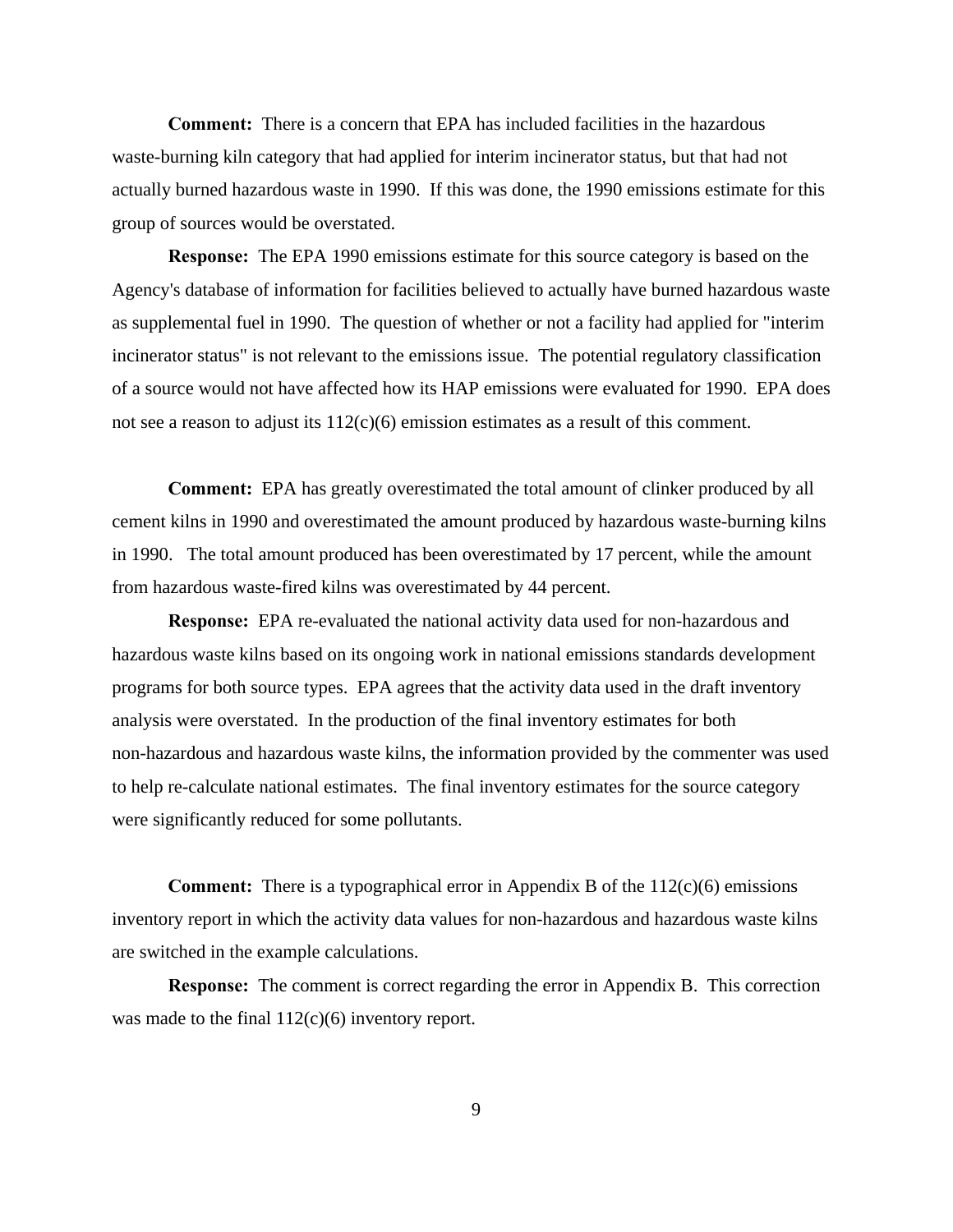**Comment:** As a result of using incorrect activity data and an incorrect emission factor for mercury, mercury emissions are overestimated in the  $112(c)(6)$  inventory by 20 - 38 percent. A commenter indicated that the mercury Locating and Estimating (L&E) document factor of 1.3E-04 lb/ton clinker factor should have been used for both non-hazardous and hazardous waste kiln estimates. The  $112(c)(6)$  estimate used a factor for non-hazardous waste kilns of 1.5 E-04 lb/ton clinker. No factor was expressed for hazardous waste kilns as this national estimate was provided by EPA's Office of Solid Waste database. Combining the lower factor with the lower activity levels indicated by industry gives estimates 20 - 38 percent lower than the current EPA estimates for 1990.

**Response:** Mercury emissions for this source category were re-calculated in the final inventory using both a lower activity data level and the reduced emission factor specified by the commenter, resulting in a lower national mercury emissions estimate for cement kilns in the final inventory. The lower mercury emission factor suggested by the commenter (and contained in the mercury L&E report) was not available at the time the draft  $112(c)(6)$  inventory was compiled. The lower and newer factor suggested by the commenter was deemed to be the desired factor for use in the final  $112(c)(6)$  inventory analysis. Mercury emissions in the final  $112(c)(6)$  inventory are approximately 21 percent lower than those reported in the draft.

**Comment:** The dioxin emission factor for non-hazardous waste kilns that EPA used is an order of magnitude higher than that developed by the cement industry, thus resulting in an overestimate of emissions. The EPA factor is 1.78E-09 lb/ton clinker (expressed as toxic equivalents or TEQ). The industry factor based on 30 tests is 1.02E-10 lb/ton. All values are expressed at 7 percent oxygen.

**Response:** EPA has examined the emissions data provided by the commenter in the context of the MACT standard development project for non-hazardous waste cement kilns. Based on these data and other emissions information, EPA has revised its dioxin TEQ emission factor and emissions estimate for this source category, but not to the level suggested by the commenter. The new emission factor is 0.20 ng/dry standard cubic meter of flow, which translates into a factor of 1.36E-09 lb/ton. This change, combined with a reduction in the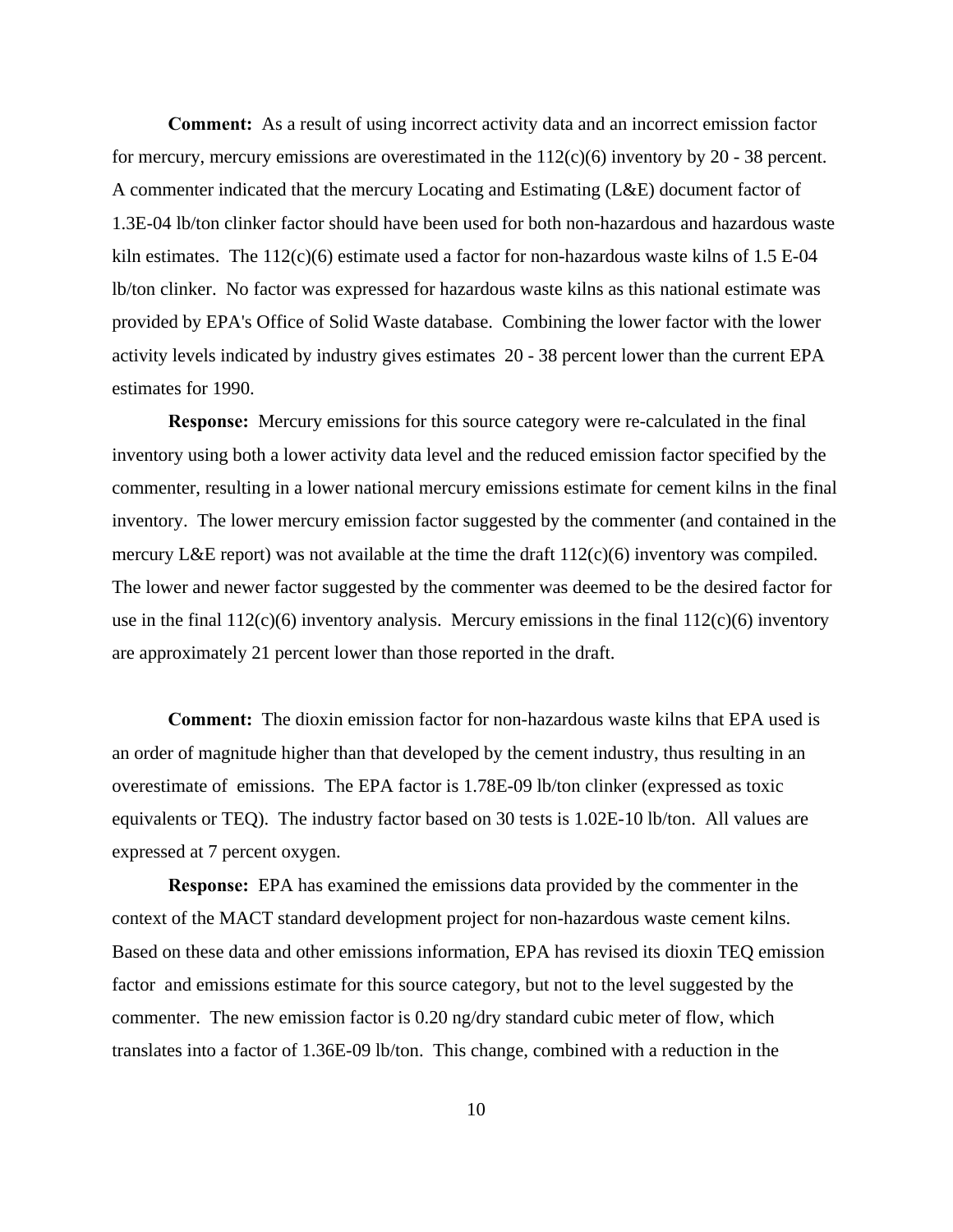activity level, lowered the final  $112(c)(6)$  national dioxin TEQ emissions estimate for the category by about 29 percent.

**Comment:** For a given pollutant, EPA should use a consistent set of units when presenting the emissions of various industry sectors. This would make it easier to compare estimates between categories.

**Response:** EPA agrees with the commenter and will revise the presentation of  $112(c)(6)$ data to be on a consistent units basis. Different units were used previously for clarity in cases where emissions for a pollutant/category were very small and expressing them as tons/year resulted in the use of very small decimal values.

**Comment:** The current emissions estimate for mercury from hazardous waste kilns of 3.5 tons/yr is incorrect. Industry data indicates the estimate should be 2.75 tons/yr. The basis for the revised estimate is data provided by the industry, to EPA, in a letter that was submitted on August 19, 1996.

**Response:** EPA agrees with the commenter that the 1990 base year estimate of national mercury emissions from hazardous waste burning cement kilns should be 2.75 tons/year. The estimate is reduced due to the application of a lower mercury emission factor which EPA and the industry have agreed should be used and the use of a lower activity level for the source category. The reduced emissions estimate will be reflected in the final  $112(c)(6)$  inventory report.

**Comment:** The test data used to develop emission factors and estimates for cement sources is biased high because of EPA's regulations that require testing of such sources be done under worst-case conditions. These conditions, such as requiring elevated temperatures at control devices, alter "actual" emissions and potentially make the data not representative of "normal" operation. EPA should therefore consider the appropriateness of a scaling factor to reduce emissions to their actual levels to allow for more appropriate comparisons with other industry sectors in the  $112(c)(6)$  listing.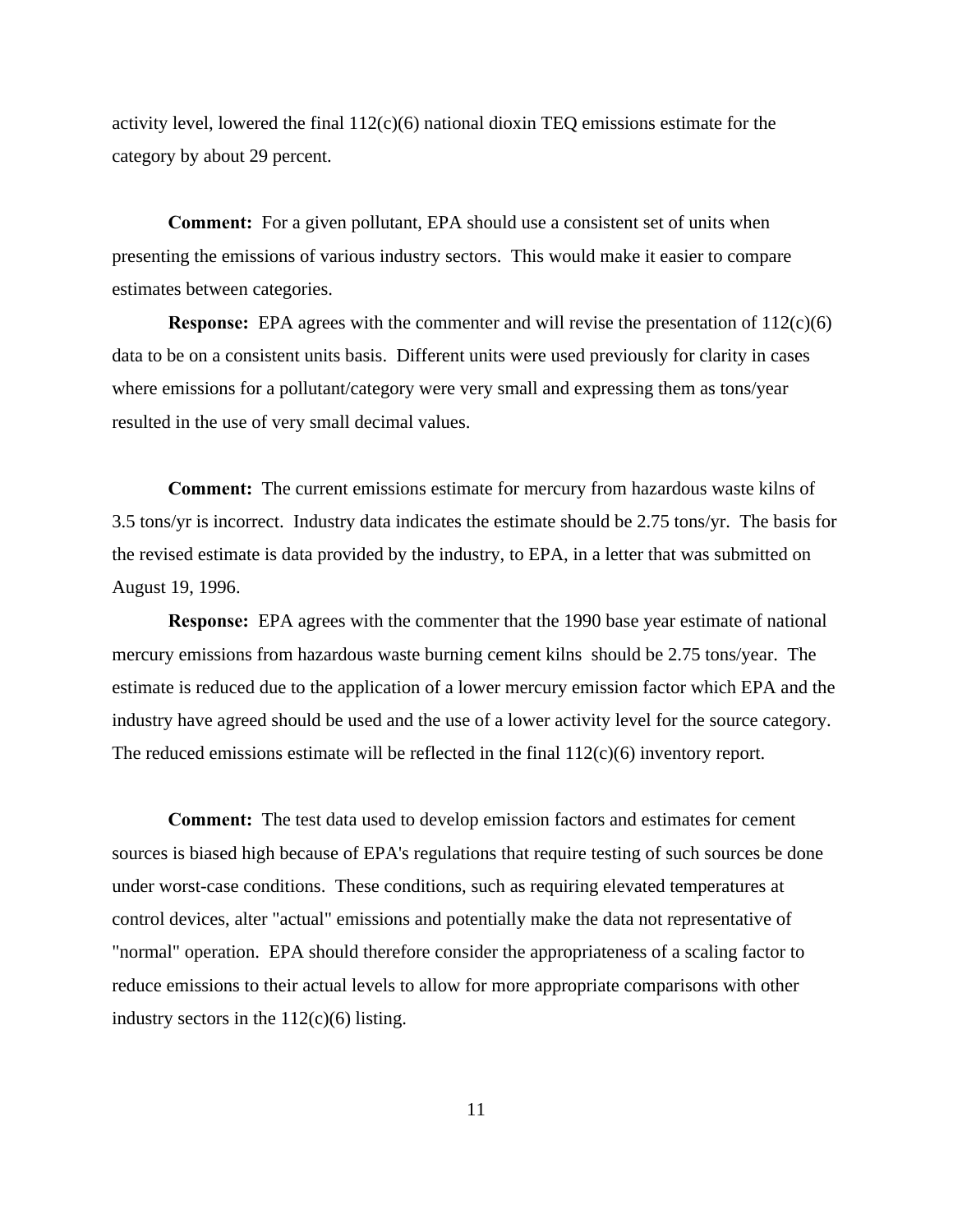**Response:** EPA agrees with the commenter that emissions test data used to develop the national emission estimates for dioxin/furans from the hazardous waste-burning class of cement kilns may be biased high due to the unfavorable conditions during which the emissions data were generated. These unfavorable conditions often include operation of the air pollution control device at elevated temperatures and under non-optimal performance conditions as generally required by existing Resource Conservation and Recovery Act (RCRA) regulations during periodic compliance tests. Since much of the dioxin/furan data available to EPA was generated under these conditions, the emissions data, and therefore the national emissions estimate for cement kilns burning hazardous waste, may be artificially inflated and not representative of day-to-day emissions levels. Despite these factors and limitations, EPA believes that the level of "actual emissions" would not be sufficiently different to change the ranking of hazardous waste kilns in the 112(c)(6) analysis. Since no alternative data were presented on which to base a revised national  $112(c)(6)$  emissions estimate for this category, the potentially biased-high information had to be used.

**Comment:** The 1996 dioxin estimate given in the 112(c)(6) inventory is wrong because two of the facilities included in the estimate have since closed (RC's Festus, MO and National Cement's Lebec, CA plants). The national dioxin emissions estimate would be less than 23 g/year with these two plants removed.

**Response:** The EPA agrees with the commenter that the closure of the two referenced hazardous waste kilns reduces the 1996 national dioxin TEQ emission estimate to approximately 23 g per year (0.000025 tons per year). The final inventory report has been revised accordingly.

**Comment:** Whole tire burning should be considered separately from crumb rubber as a scrap tire incineration category.

**Response:** Though the approach suggested by the commenter might provide a more accurate emission estimate for the source category, there are currently no activity data for 1990 national crumb rubber incineration from which to base an emissions estimate. No data of this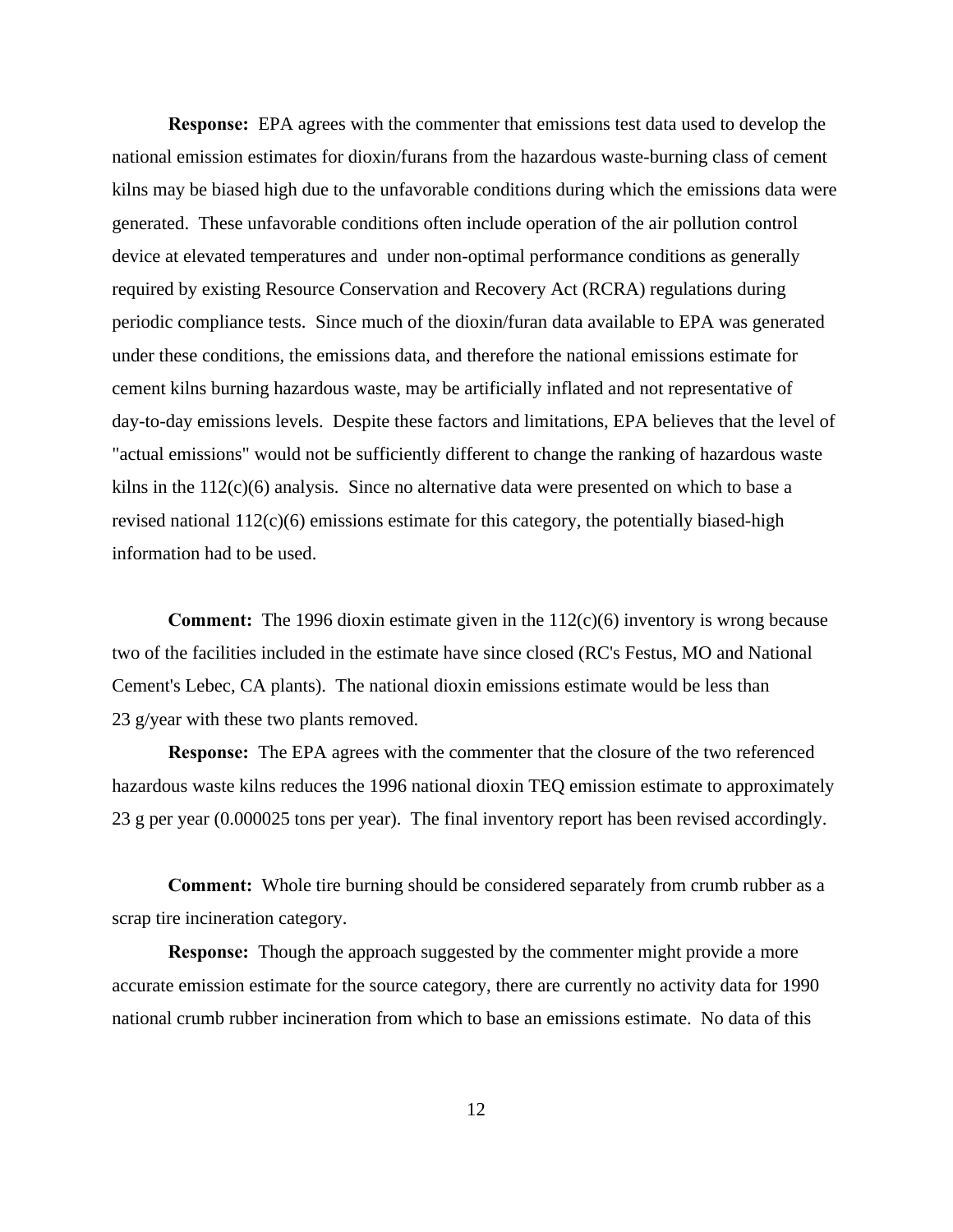type could be determined from the literature, from industry, or from the commenter; thus, no 112(c)(6) emissions estimate was prepared for crumb rubber burning.

**Comment:** The dioxins/furans and PCB estimates are questioned since they are based on samples obtained from a single facility.

**Response:** EPA agrees with the commenter that the amount of data available to estimate emissions of these pollutants from this source category is not optimal and it would be desirable to have more data points on which to base emission factors for the purposes of calculating a national estimate. However, no additional data could be identified by EPA during its search as a part of the 112(c)(6) inventory development process. No additional information was received as well during the public review/comment process; therefore, EPA has no basis on which to change its emissions estimates and has not done so for the purposes of the final  $112(c)(6)$  emissions inventory.

**Comment:** EPA's estimates for extractable organic matter (EOM) emissions from utility combustion sources are questioned because the reference relies on samples taken in the mid-to late-1970's.

**Response:** EPA agrees with the commenter that the age and extensiveness of the information used to develop EOM emission estimates for this source category is not optimal; however, these data were the only EOM information that could be determined for the purposes of the 112(c)(6) inventory. No additional data were identified by industry or the public during the external review process; therefore, EPA has no information on which to base changes to the existing EOM emission estimates. No changes were made to the national EOM emission estimates for this source category in the final 112(c)(6) inventory.

**Comment:** A commenter stated that the PCB estimate for utility oil combustion is overstated and questions the EPA's assumptions in their emission estimate.

**Response:** Due to a lack of available emissions data on PCB emissions from this category, EPA was forced to construct the  $112(c)(6)$  inventory estimate using a series of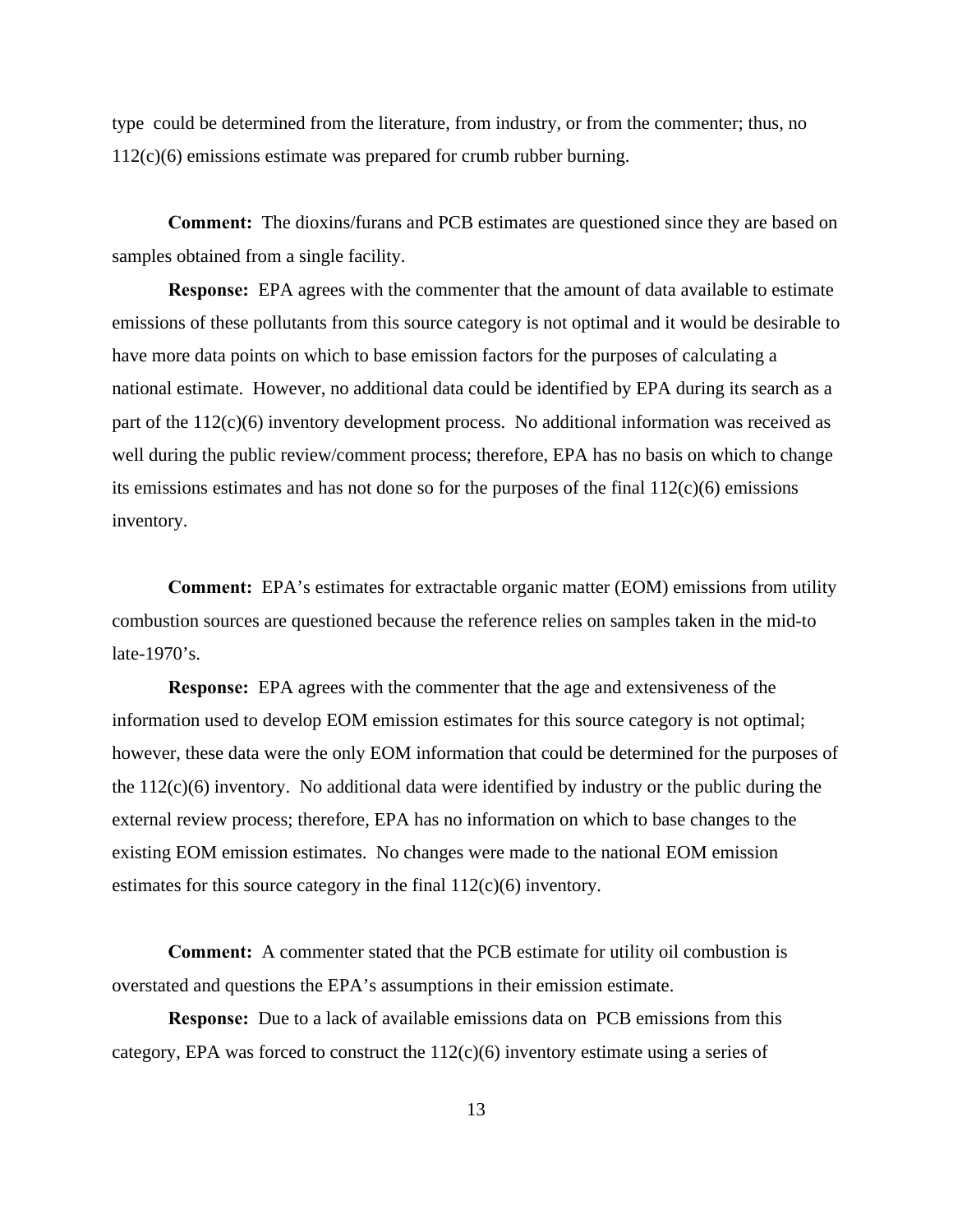assumptions on the amount of PCBs contained in residual oil. To fulfill its obligations under  $112(c)(6)$ , EPA took a conservative approach and based the PCB level on the maximum permissible concentration of PCBs in the oil. Since no other PCB emissions data or data on the level of PCBs found in all of the oil burned was found or provided during the public review process, EPA believes the estimates should remain as they are in the final 112(c)(6) emissions inventory.

**Comment:** One commenter indicated that the mercury estimate for utility coal combustion is overstated and questions the EPA's methodology. They suggest using the mercury estimate included in a 1996 Electric Power Research Institute (EPRI) report, Mercury in the Environment - A Research Update.

**Response:** As a part of its Clean Air Act mandated study of utility boilers, EPA has studied the mercury issue in depth and has extensively evaluated the industry data and position on mercury emissions. At this time, the Agency believes the estimate it has now for national mercury emissions from utility coal combustion is the correct one to use for the  $112(c)(6)$ inventory. This estimate is consistent with the data that will be presented in the final report to Congress on utility HAP emissions.

**Comment:** A commenter stated that the dioxins/furans estimates for utility oil and coal combustion are overstated and questions the EPA's methodology. Concern was expressed over the manner in which EPA treated non-detects when evaluating test data.

**Response:** Since the publication of the draft external review 112(c)(6) inventory estimates for dioxin/furan emissions from this category, EPA has revised its estimates through work conducted as a part of the project to produce a Report to Congress on utility boiler HAP emissions. The dioxin/furan estimates for coal- and oil-fired units have been reduced by approximately 27 percent and 36 percent, respectively, from those contained in the draft 112(c)(6) inventory. EPA has evaluated the commenter's concern over the treatment of non-detects in emissions test data and believes that its method of dioxin/furan data analysis and emission factor calculation is correct and consistent with the applicable test method.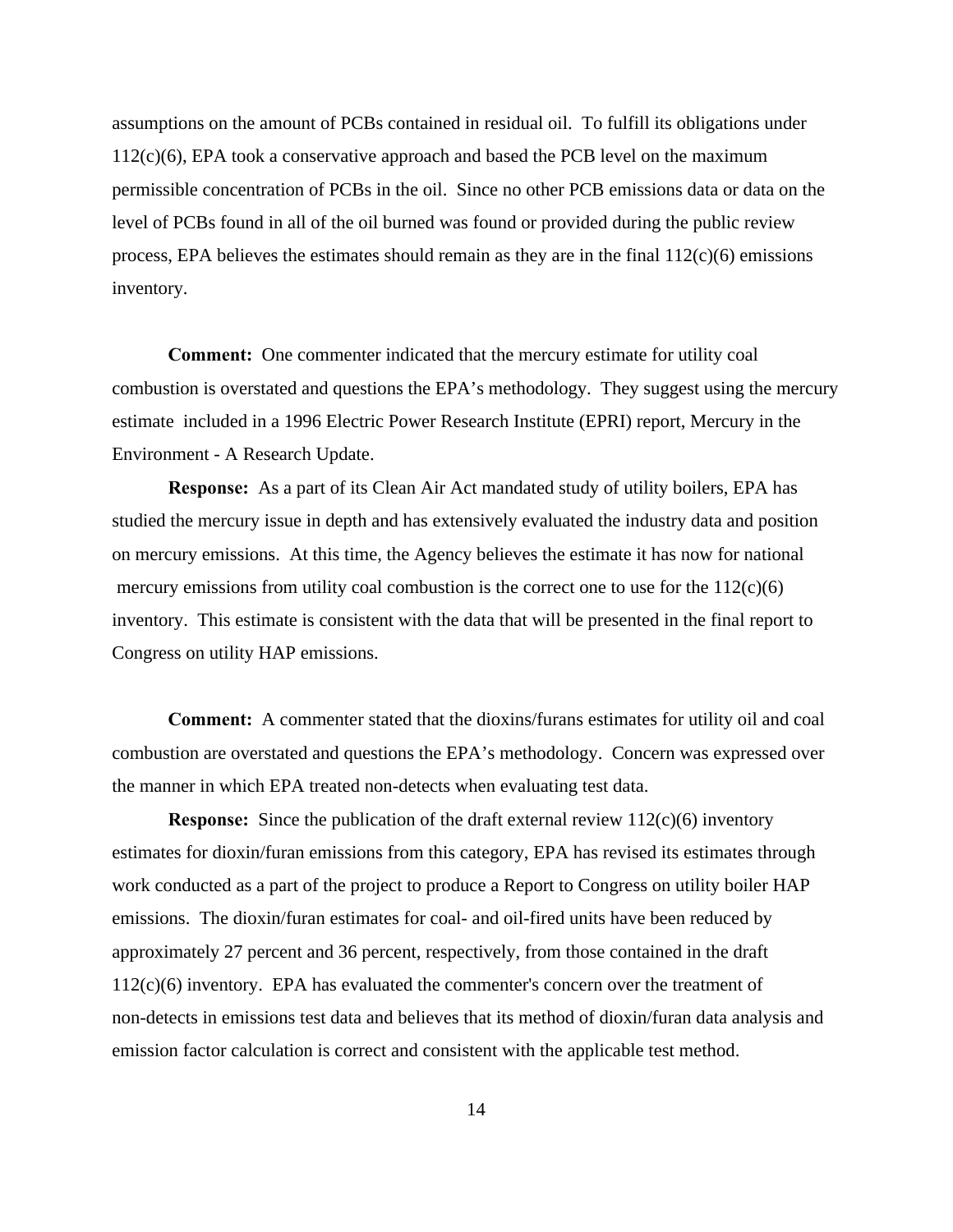**Comment:** The EPA's estimate for annual volume of creosote-treated wood is overstated by approximately 80 percent. New activity data figures were provided.

**Response:** EPA agrees that the commenter's activity information is an improvement over the data previously used in the inventory analysis. The new activity data from the commenter were used to construct the final national emissions estimate for the wood treatment source category.

**Comment:** An alternate 16-polynuclear aromatic hydrocarbon (PAH) emission factor for wood treatment/wood preserving was provided that was 7 percent higher than the factor used in EPA inventory calculations.

**Response:** EPA evaluated the alternate emission factor provided by the commenter for use in constructing the national 16-PAH estimate for this category. EPA could not determine any technical basis to change the emission factor previously used to develop the draft inventory estimate, and therefore, did not apply the higher emission factor suggested by the commenter. However, the final inventory estimate for this category was significantly reduced from that contained in the draft report due to the use of a reduced activity level for the industry.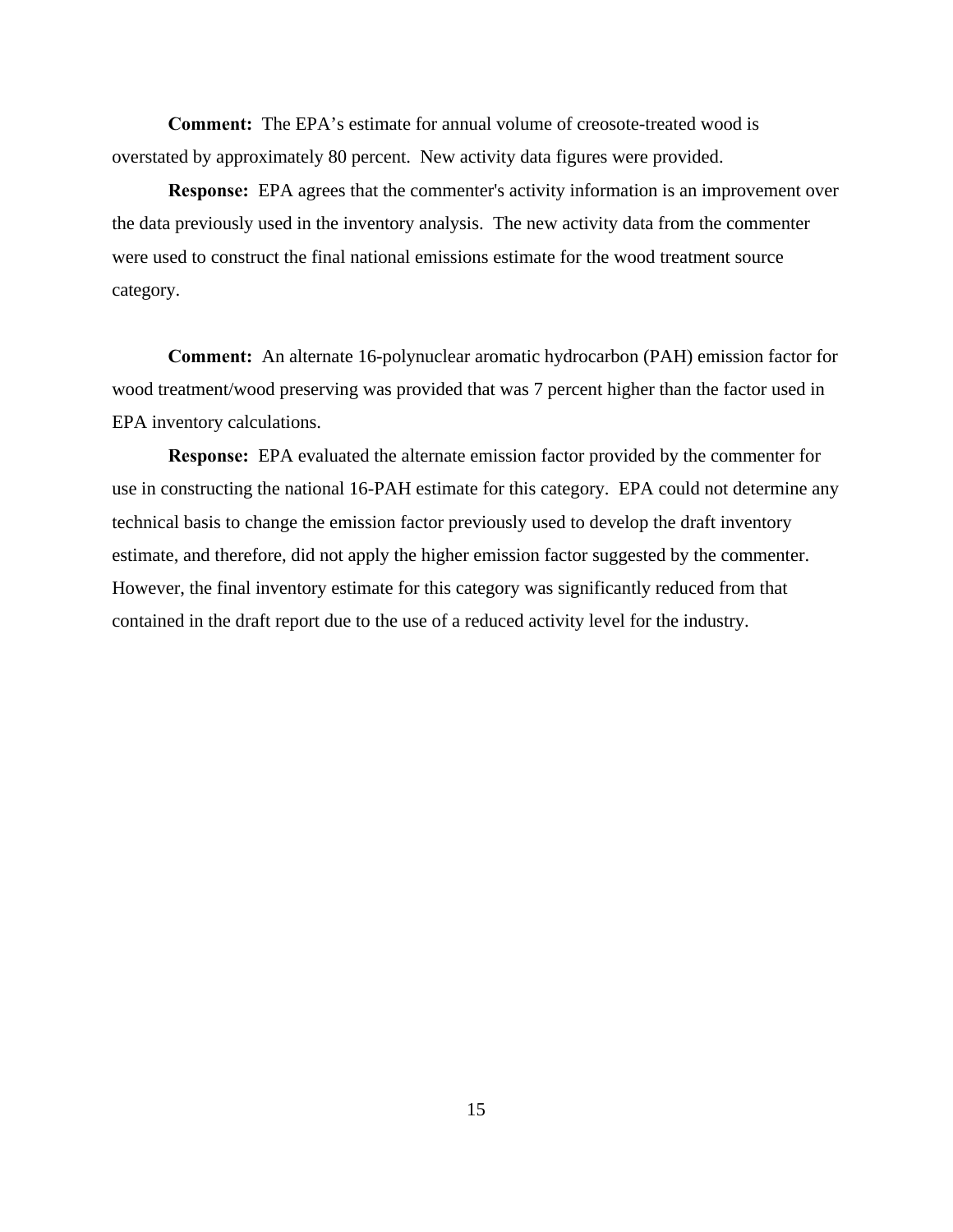### **3.0 POLICY COMMENTS AND RESPONSES**

The policy-oriented comments predominantly addressed what regulatory programs could be counted as fulfilling the section  $112(c)(6)$  "subject to standards" requirement, what portion of total source category emissions can be credited as being "subject to standards" for the section 112(c)(6) 90 percent requirement, what source categories should be included in the 90 percent "subject to standards" analysis, and what are appropriate definitions for the polycyclic organic matter and dioxin/furan pollutants. Comments also stated that EPA should do more to communicate the emissions reductions that industries have done for section  $112(c)(6)$  pollutants since 1990 and that current emissions are significantly below 1990 levels; and that the aviation gasoline distribution category should not be included in the listing since there is currently no viable substitute for leaded aviation fuels and recent discussions between the industry and the Federal Aviation Administration (FAA) indicated no regulatory programs would be pursued for leaded aviation fuels. The most substantive of these comments and EPA responses are summarized below.

**Comment:** Several commenters were concerned that EPA consider aviation safety and performance standards when considering "Gasoline Distribution (Aviation)" as a source category under section  $112(c)(6)$ .

**Response:** The EPA will consider such safety standards. Section 112(d)(2) standards require using the technology and practices of the best performers within an industry to set the standard for the rest of the industry.

**Comment:** One commenter stated that credits for stage II gasoline distribution regulations under sections 182(b)(3) and 202(a)(6) are only appropriate if they are protective of human health.

**Response:** Section 112(c)(6) does not require EPA to determine an emissions level "protective of human health." In any case, EPA is not including stage II gasoline distribution emissions in the section 112(c)(6) analysis for the reasons described in IV.A.5. below.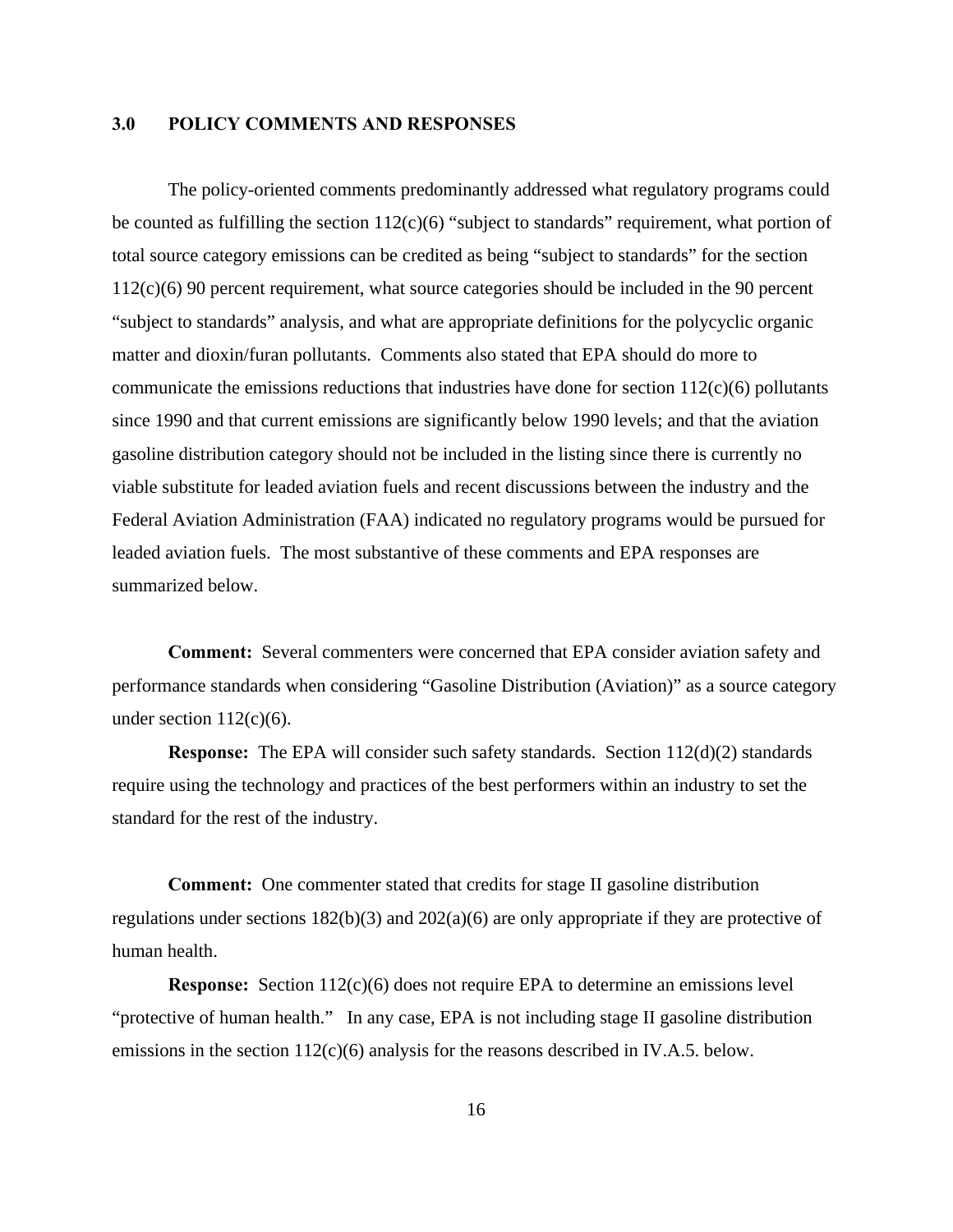**Comment:** One commenter stated that in its section  $112(c)(6)$  proposal, EPA improperly and illegally counts emissions as "subject to standards" that are not yet subject to standards, that are subject to standards other than MACT, or that are only partially subject to standards. Only emissions that are subject to standards under section

112(d)(2) and 112 (d)(4) can be counted toward the 90 percent goal contained in section  $112(c)(6)$ .

**Response:** The EPA made changes in the final listing action in response to this comment. First, HAP emissions from electric utility steam generating units were removed from the analysis. Section  $112(c)(6)$  provides that, "This paragraph shall not be construed to require the Administrator to promulgate standards for such pollutants emitted by electric utility steam generating units." Furthermore, section  $112(n)(1)(A)$  requires EPA to perform a study of the public health hazards posed by HAP emissions from electric utility steam generating units and to regulate those sources if "appropriate and necessary after considering the results of the study." The EPA believes that those provisions give the Agency discretion to exclude utility emissions from listing and regulation under section  $112(c)(6)$ . Congress enacted section  $112(n)(1)(A)$  to establish the mechanism for determining whether regulation of utility HAP emissions under section 112 was "appropriate and necessary" and section  $112(c)(6)$  specifically acknowledges that function. The EPA believes that the language used in section 112(c)(6) reflects Congress' determination that the mechanism established by section  $112(c)(6)$  is not appropriate for the regulation of utility HAP emissions. Therefore, EPA has removed utility HAP emissions from this analysis.

Second, EPA has added information on whether each Industrial Combustion Coordinated Rulemaking (ICCR) category will be subject to section 112 or section 129 standards. (EPA has found section 112(d)(2) and 129 standards to be substantively the same, as discussed in the draft listing Federal Register notice.

**Comment:** One commenter stated that in determining source categories subject to standards and counting emissions toward the section  $112(c)(6)$  90 percent goal, EPA has assumed that 100 percent of all emissions for each MACT category are major source emissions.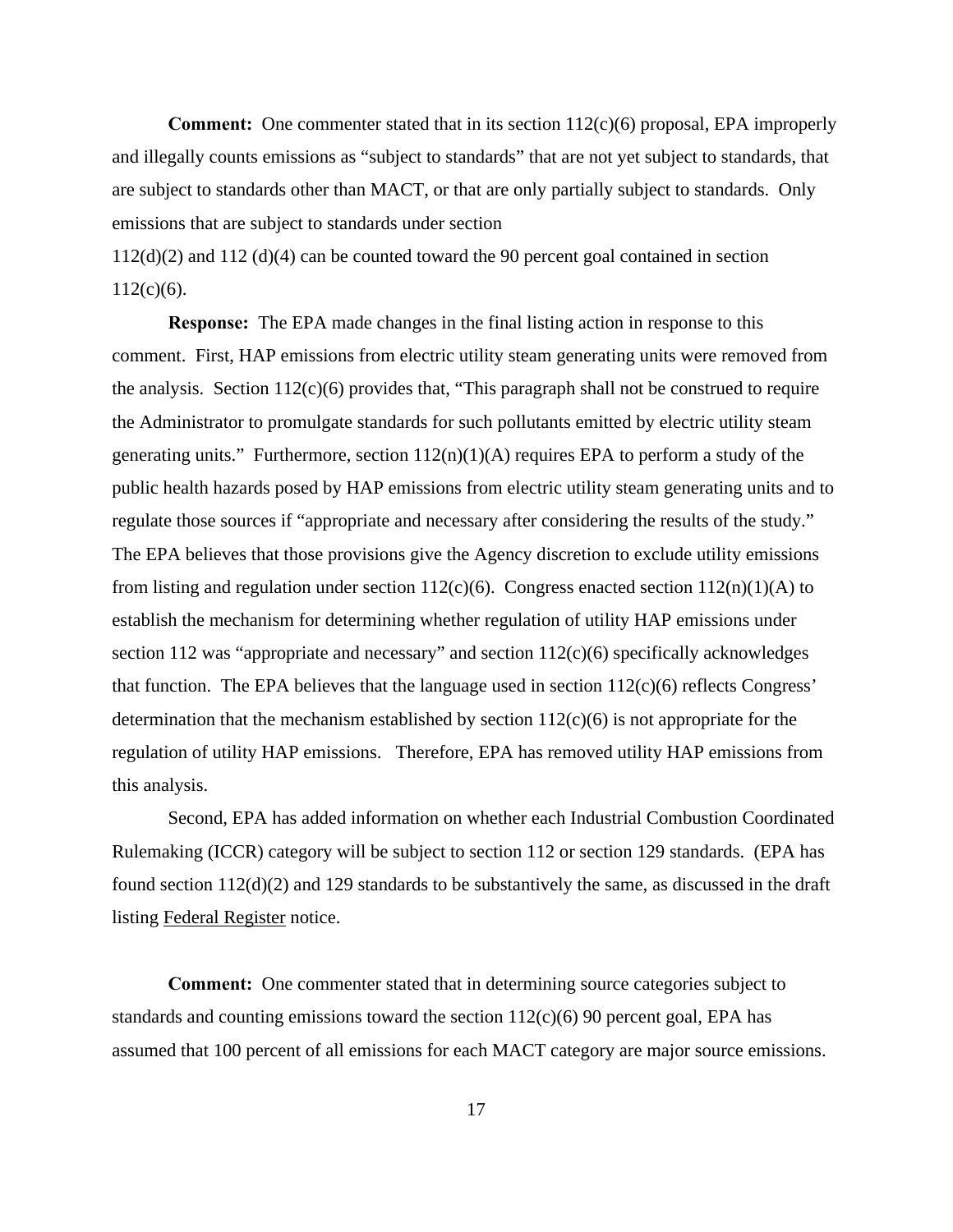Therefore, all emissions from a category for which there is a MACT are covered, even if there are actually area sources that may not be subject to the MACT.

**Response:** The EPA has made a significant effort to characterize emissions from each of the section  $112(c)(6)$  emissions source categories. These area and major source emissions allocations are detailed in the draft and final emissions inventory documents which have been made available with the draft and final listing notices. Information on these area/major allocations comes primarily from work conducted in association with MACT standard development or derived from definitions of facilities. The EPA finds the MACT data to be of generally higher quality than the facility definition data, which are expected to improve as MACT standards are developed for these categories.

For the section  $112(c)(6)$  analysis, in cases where a regulation for a given source category has been promulgated, the percent of emissions subject to the standard has been credited. For example, in the source category gasoline distribution stage I, only 10 percent of the emissions are from major sources subject to the standard and have been counted toward the 90 percent goal. For source categories with regulations that have not yet been promulgated, EPA will subject each significant area source category to standards as directed by section  $112(c)(6)$ . When the regulations for each of those categories are developed, EPA will analyze the data specific to those sources and determine, under section 112(d), in what manner requirements will be established. Some area categories may be negligible contributors to the 90 percent goal, and as such pose unwarranted burdens for subjecting to standards. These trivial source categories will be removed from the listing as they are evaluated since they will not contribute significantly to the 90 percent goal.

**Comment:** One commenter stated that EPA's treatment of emissions in the proposed notice implies that the Agency believes it has identified all source categories of section  $112(c)(6)$ pollutant emissions and, therefore, has accounted for 100 percent of emissions. The EPA should document the basis for this assumption. If this cannot be documented, the EPA should not assume that 90 percent of the emissions reported in the proposal notice equal 90 percent of the total amount of section  $112(c)(6)$  pollutant emissions.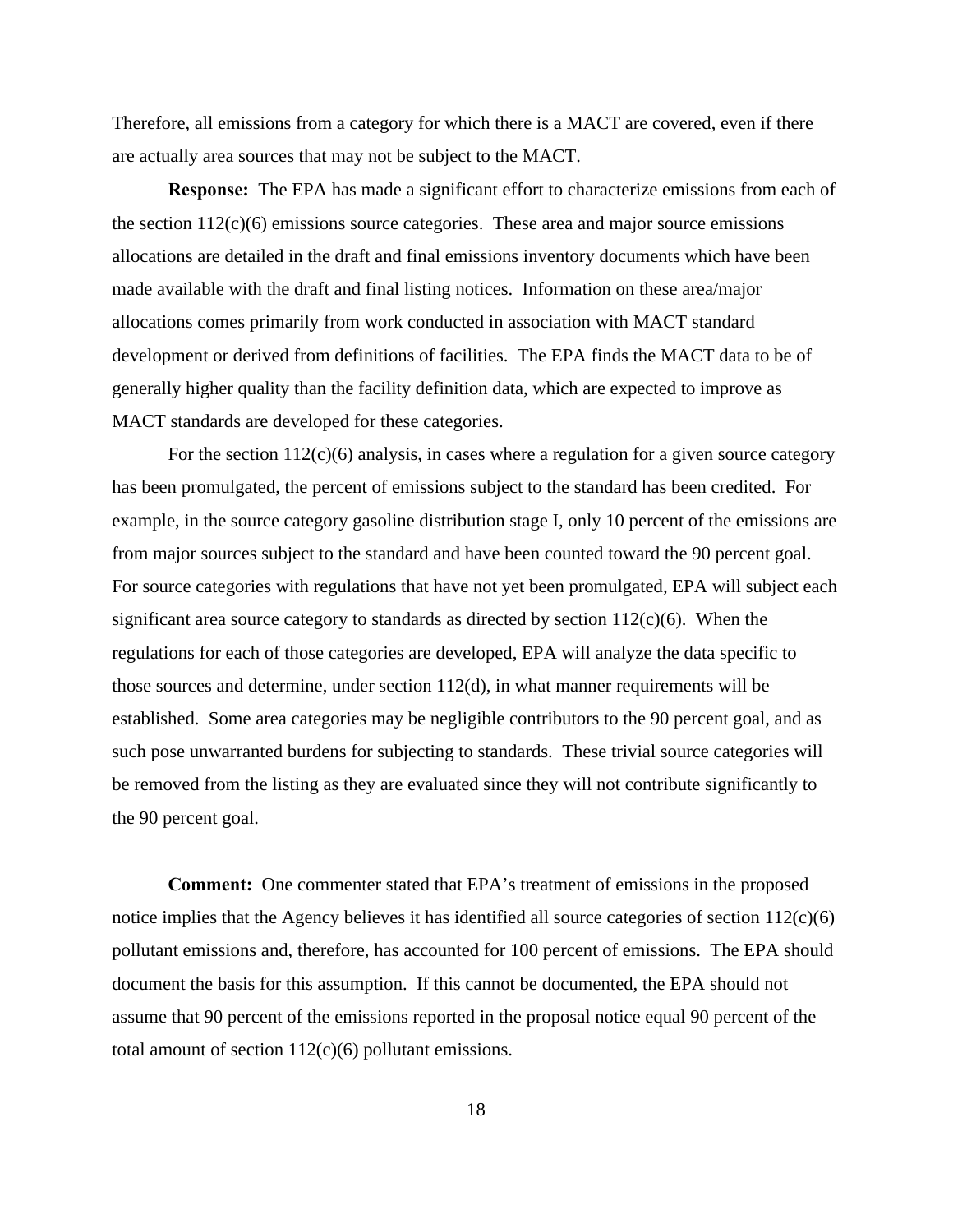**Response:** The EPA has documented all sources for which emissions data could be found and has indicated all source categories for which emissions are suspected but no data to estimate emissions could be found. The methodology for developing the emissions inventory estimates is described in detail within the base year inventory document. Any supported additional data that have been submitted by reviewers have also been incorporated. The EPA believes it has sufficiently supported its emissions estimates and has been as inclusive as possible of all relevant data. The EPA further notes that the commenter has supplied no information which would contradict or refute EPA's belief that all source categories have been identified.

**Comment:** One commenter stated that the only MACT standards that are countable toward the section  $112(c)(6)$  90 percent requirement are those standards that specifically establish requirements for section 112(c)(6) HAP (i.e., EPA cannot claim credit for a MACT for benzene as subjecting the source to standards for dioxin), and that a section  $112(d)(2)$  standard for which EPA claims credit for section 112(c)(6) purposes must specifically regulate the emissions of the section  $112(c)(6)$  pollutant.

Similarly, another comment asserted that Congress intended for EPA to reduce section 112(c)(6) HAP emissions by even more than they would be reduced by any other section  $112(d)(2)$  standard means, and that this is why they imposed especially stringent emissions targets. The commenter asserted that this interpretation is supported by the legislative history of the Act.

Another commenter stated it is not appropriate for EPA to have claimed section  $112(c)(6)$ credit for section 112(d)(2) applicability and MACT emission reductions when the subject standard does not reduce nor require any reductions for the section  $112(c)(6)$  HAP. If EPA evaluates this situation for a category and determines that no real reductions are possible under a given MACT, the commenter stated that they should report this finding to Congress. The commenter further argued that claiming these credits for standards that do nothing in terms of real emission reductions is not appropriate.

**Response:** The EPA responds that section  $112(c)(6)$  and  $112(d)$  does not require a specific quantitative reduction in emissions for any particular HAP. Section 112(c)(6) calls for EPA to assure that certain sources "are subject to standards under subsection  $112(d)(2)$  or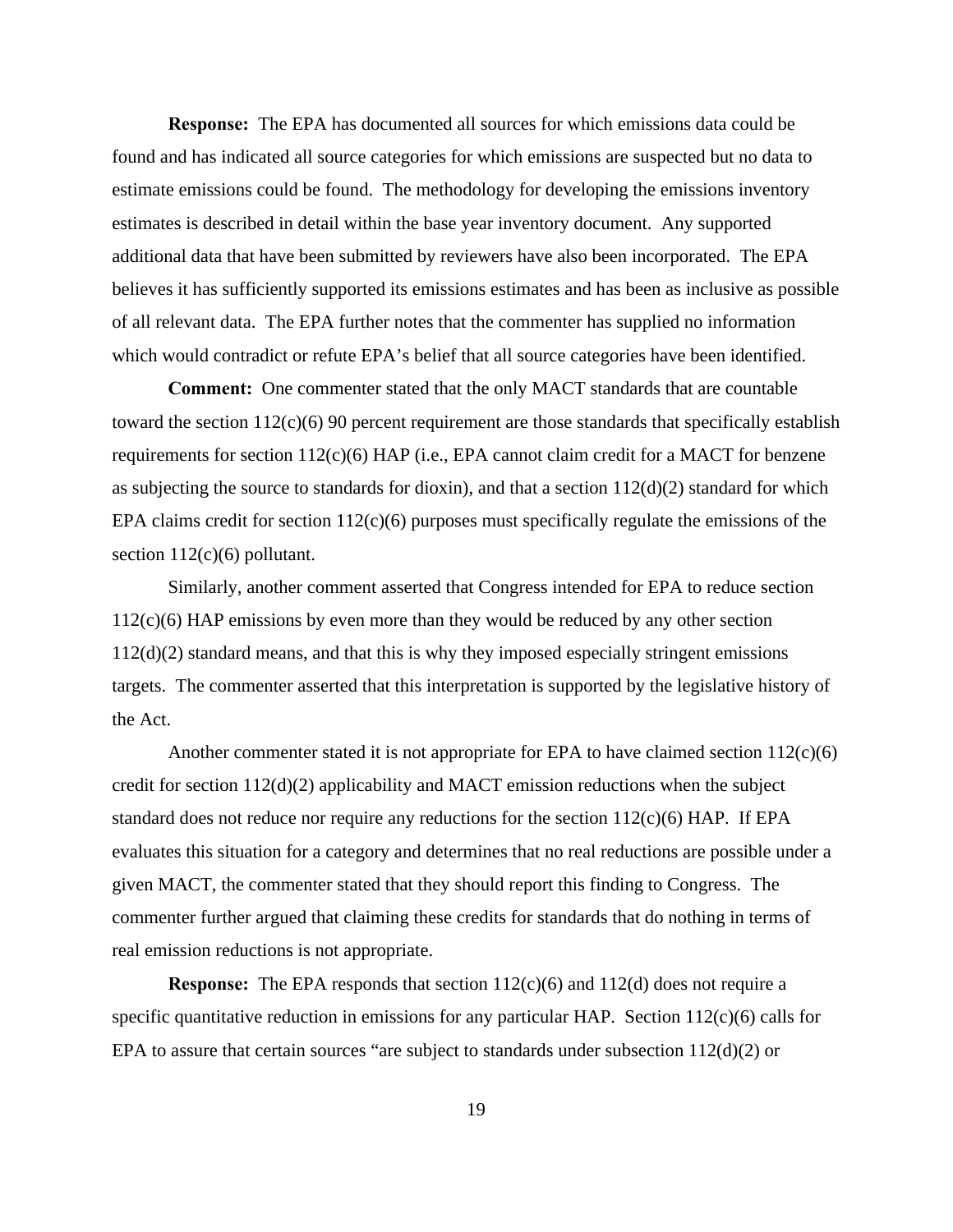(d)(4)." The relevant sources are selected on the basis of whether they emit the seven listed HAP. Section 112(c)(6) does not, however, require that EPA achieve a specific amount of reductions of those seven listed HAP. Today's action satisfies section  $112(c)(6)$  by assuring that source categories accounting for 90 percent of the emissions are subject to standards under section  $112(d)(2)$  or  $(d)(4)$ .

Section  $112(d)(2)$  and  $(d)(4)$ , in turn, define the mechanism for setting standards. That mechanism establishes a minimum level of performance. Like section  $112(c)(6)$ , it does not mandate any particular percentage reduction in emissions of any particular HAP. However, standards under section  $112(d)(2)$  will be reevaluated for "residual risk" under section  $112(f)$ . Under this provision, EPA can impose additional standards, if necessary, "to provide an ample margin of safety to protect public health ... or to prevent, taking into consideration costs, energy, safety, and other relevant factors, an adverse environmental effect."

**Comment:** Some commenters emphasized the point that in order for area sources within the source categories listed in the section  $112(c)(6)$  inventory to be regulated or for the area sources within the applicable MACT to be regulated, EPA must first make a determination that the sources pose an adverse threat to human health or the environment pursuant to section 112(c)(3) requirements. The EPA cannot impose MACT or any other control requirements on area sources without making such a determination first.

Similarly, a commenter did not believe that section  $112(c)(6)$  mandates the control of area sources within a listed source category. The commenter went on to say that the proposal notice was unclear on whether area sources were presumed to be affected by the credited MACT, but that whether they were or were not, area sources within the Portland cement industry are not presumed to be regulated by the industry MACT standards as a result of their inclusion in the section  $112(c)(6)$  source list.

**Response:** The EPA responds that section 112(c)(6) requires that sources accounting for at least 90 percent of emissions of the specified pollutants be subject to section 112(d)(2) standards or section 112(d)(4). Unlike section 112(c)(3), this requirement does not call for, nor does EPA believe it permits, a finding of health or environmental threat from area sources to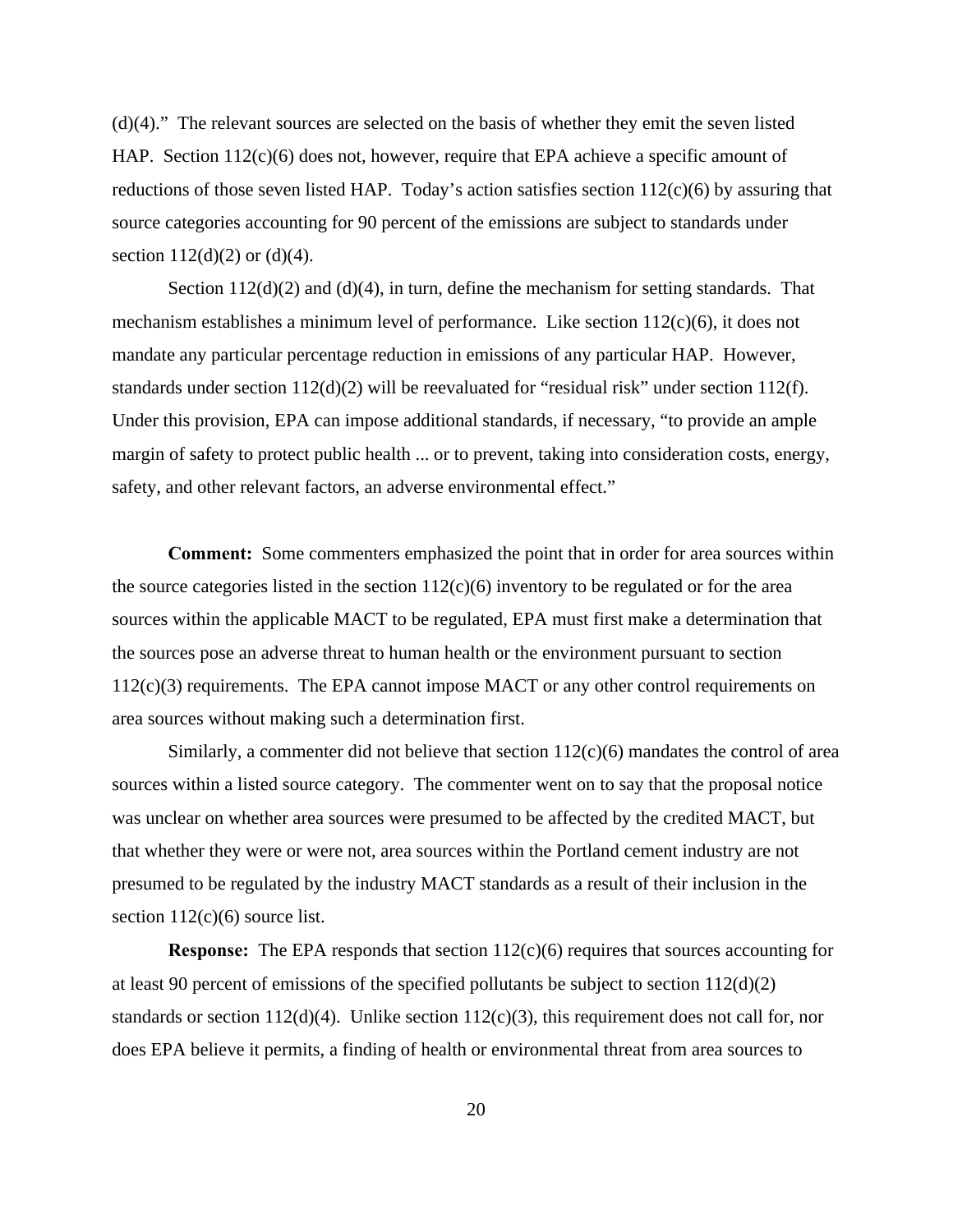determine if such sources need to be included to meet the 90 percent requirement. However, EPA will determine whether specific regulation of the area source component of a source category is appropriate, or necessary to meet the 90 percent goal, based on more source categoryspecific data collected as part of the regulatory process.

**Comment:** Another commenter challenged that EPA should not, in its listing for section 112(c)(6), split the Portland cement category into two categories, one for sources combusting hazardous waste fuel and one for sources not combusting hazardous waste fuel.

**Response:** Section 112(c) generally authorizes EPA to establish source categories or subcategories for regulation as appropriate. The EPA chose to split hazardous and nonhazardous waste-burning source categories in order to reflect the distinctions made in MACT standards currently under development within EPA's Office of Air Quality Planning and Standards (OAQPS) and the Office of Solid Waste (OSW). The OAQPS rule, which is not yet proposed, applies to cement kilns that do not burn hazardous waste and to other HAP-emitting sources at a cement plant, regardless of whether or not the cement kiln burns hazardous waste. Cement kilns that burn hazardous waste will be covered by the hazardous waste combustor rule which was proposed April 19, 1996 (61 FR 17358). Approximately 40 out of the 210 cement kilns in the U.S. burn hazardous waste as a fuel. The sources burning hazardous and nonhazardous fuel are being regulated under separate actions due to their different emissions characteristics, different air pollution controls, and separate classification by virtue of section 3004 (q) of the Resource Conservation and Recovery Act.

**Comment:** Several commenters responded to EPA's request for input on the most appropriate definition of POM for use in this action. While many comments provided information that will improve the emissions estimates for the various source categories emitting these compounds, EPA did not receive information which would favor the selection of one surrogate approach over another as a basis to make listing determinations for all categories associated with emissions of section 112(c)(6) HAP.